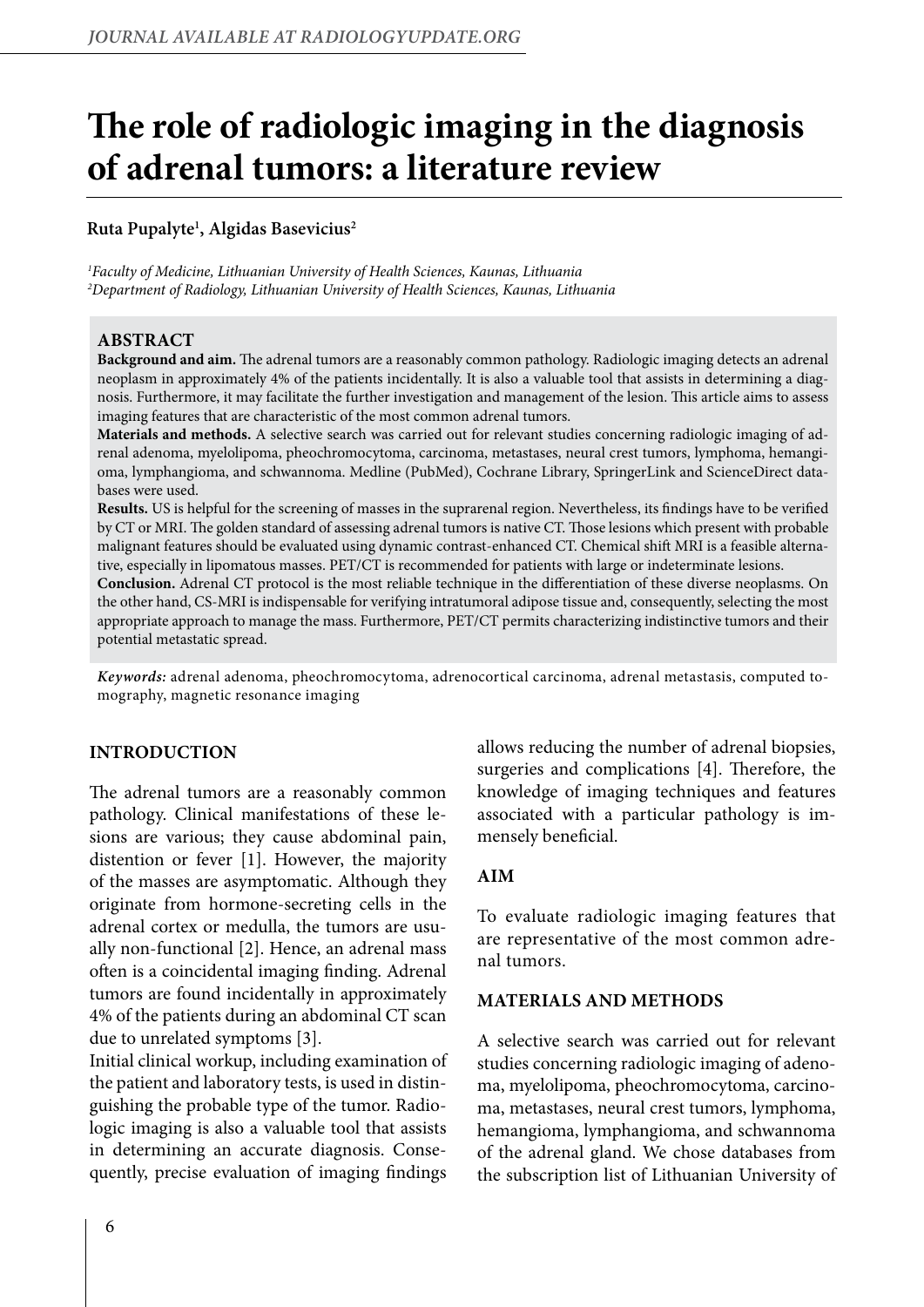Health Sciences. Medline (PubMed), Cochrane Library, SpringerLink and ScienceDirect databases were used.

## **RESULTS**

Adrenal lesions might not accurately visualize on conventional ultrasound (US) due to small size, stomach or intestinal gas, obesity or severe liver steatosis. US is helpful for the screening of masses in the suprarenal region. Nevertheless, its findings have to be verified by computed tomography (CT) or magnetic resonance imaging (MRI).

The golden standard of assessing adrenal tumors is CT [5]. Smaller, slow-growth lesions are presumably benign [6, 7]. Moreover, the attenuation value of 10 Hounsfield units (HU) or less suggests a benign mass on native CT [8–10]. If unenhanced CT scan displays feature associated with malignancy, dynamic contrast-enhanced CT (DCE-CT) with 15-min delayed acquisition through the upper abdomen should be performed [11].

Neoplasms of the adrenal gland have a distinctive pattern of the contrast washout [12]. Moreover, quantitative parameters, such as total percentage washout (APW) and relative percentage washout (RPW), can be calculated [13]. This radiologic framework allows differentiating the lesions more precisely.

Adrenal tumors should also be evaluated using chemical shift MRI (CS-MRI) [14]. The sequence



Figure 1. Axial unenhanced CT (A), DCE-CT during the portal venous phase (B) and 15-min delayed CT scans demonstrate well-defined hypoattenuated adrenal lesion (arrow) with early enhancement and rapid washout. SUVmax of the mass is 4.1 on 18F-FDG PET/CT (D). Imaging findings are suggestive of adrenal adenoma. (Humbert, AL, Lecoanet G, Moog S, Bouderraoui F, Bresler L, Vignaud JM, Chevalier E, Brunaud L, Klein M, Cuny T. The computed tomography adrenal wash-out analysis properly classifies cortisol secreting adrenocortical adenomas. Endocrine 2018; 59: 529-537)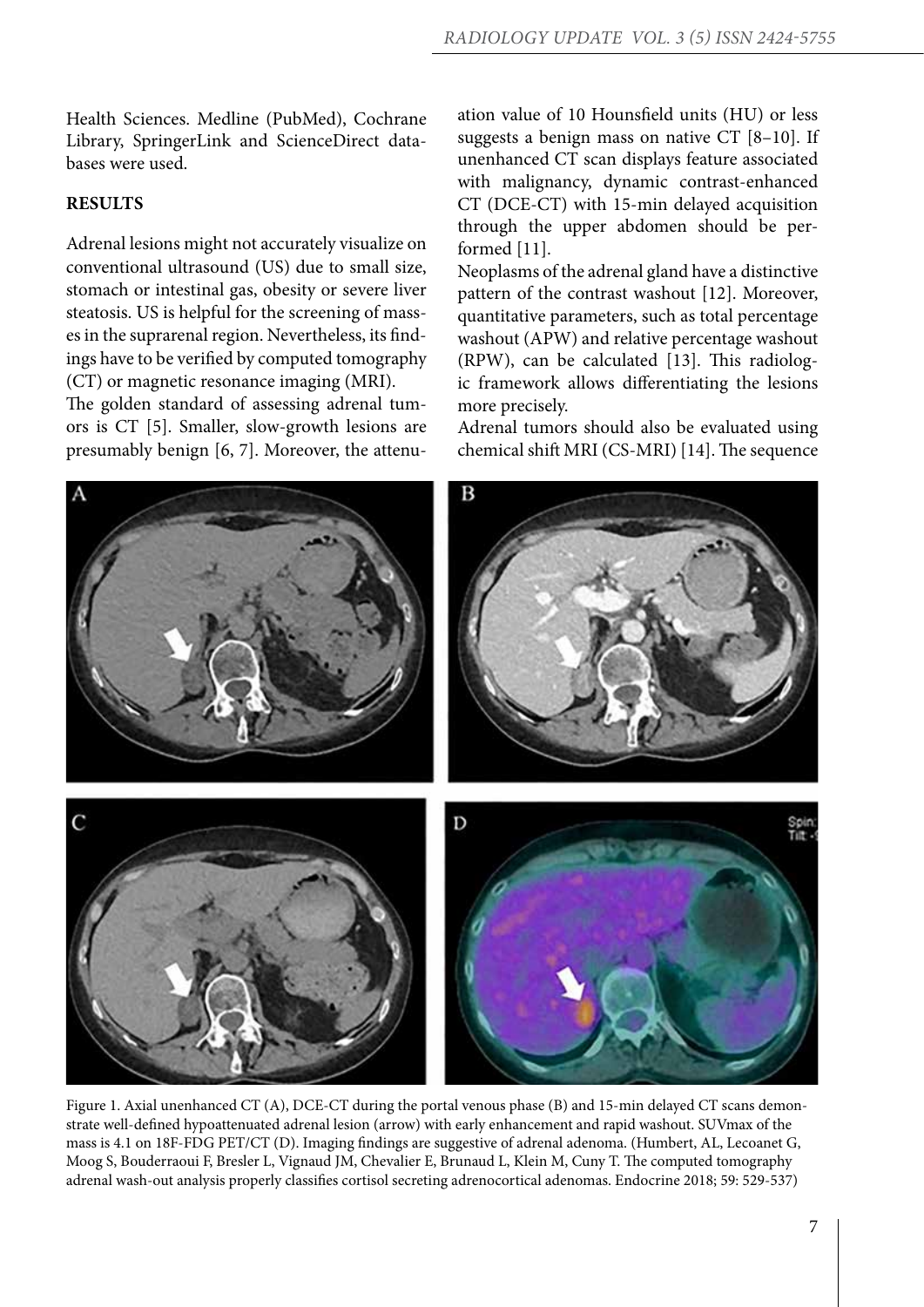

Figure 2. Myelolipoma of almost 100% macroscopic fat (circle) is observed in the right adrenal gland on axial unenhanced CT (A). Its attenuation value is lower than of myelolipoma containing approximately 10% macroscopic fat (B). (Campbell MJ, Obasi M, Wu B, Corwin MT, Fananapazir G. The radiographically diagnosed adrenal myelolipoma: what do we really know? Endocrine 2017; 58: 289-294)



Figure 3. A loss of SI is displayed within adrenal myelolipoma (arrow) between the in-phase (A) and opposed-phase (B) axial CS-MRI. (Lesbats-Jacquot V, Cucchi JM, Amoretti N, Novellas S, Chevallier P, Bruneton JN. Lipomatous tumors of the adrenals – a report on 18 cases and review of the literature. Clin Imag 2007; 31: 335-339)

determines a loss of signal intensity (SI) on opposed-phase images compared to in-phase images. This signal drop correlates to intracytoplasmic fat and leads to a presumption of a benign mass [15]. CS-MRI is superior to DCE-CT only in those cases where the unenhanced attenuation value of the adrenal lesion is  $< 80$  HU [16]. If a hyperattenuating tumor presents, DCE-CT achieves higher sensitivity than CS-MRI [17]. However, MRI is appropriate in pregnant patients or those with iodine hypersensitivity and reduced renal function.

Diffusion-weighted MRI (DW-MRI) is not routinely used for separating adrenal neoplasms [18].

Nuclear medicine, especially positron emission tomography (PET), plays a role in the differential diagnosis of adrenal tumors. Various radioisotopes are used, the most common one being fluorine-18-fludeoxyglucose (18F-FDG). A hybrid technique, PET/CT, is recommended for patients with large or indeterminate lesions. Increased metabolic activity of 18F-FDG is characteristic of malignant masses [8, 9, 19–22]. Even though PET/CT demonstrates high accuracy, it is still inferior to DCE-CT [23].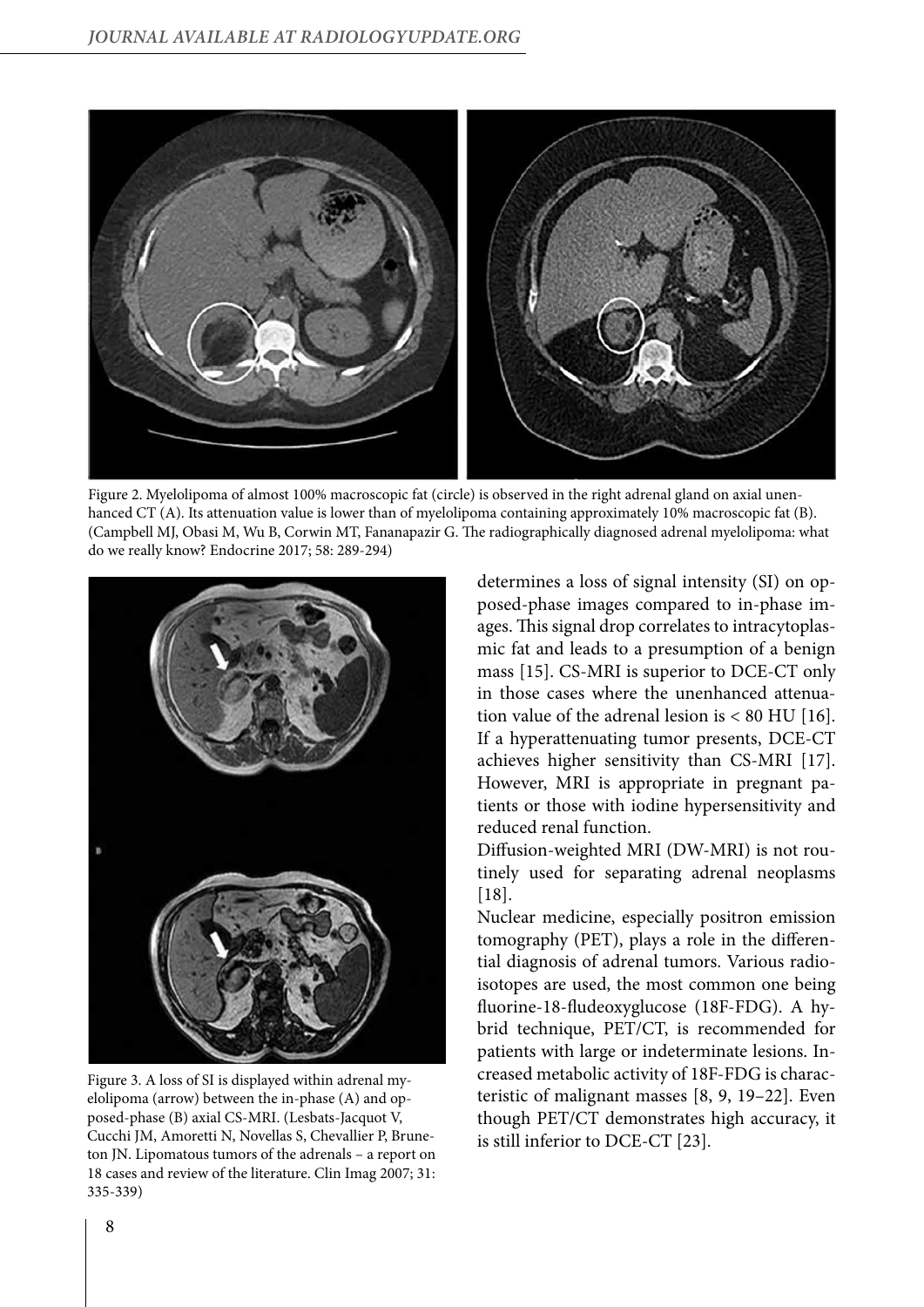



Figure 4. A large pheochromocytoma (arrow) appears as a heterogeneous lesion with inhomogeneous enhancement and non-enhancing necrosis and cystic changes on axial native (A), 1-min (B) and 15-min delayed (C) CT. (Kim DW, Yoon SK, Kim SH, Kang EJ, Kwon HJ. Assessment of clinical and radiologic differences between small and large adrenal pheochromocytomas. Clin Imag 2017; 43: 153-157)



Figure 5. An avid peripheral uptake of radioisotopes with central photopenia (arrow) is depicted in the left adrenal gland on axial attenuation-corrected 18F-FDOPA, 68Ga-DOTATATE, 18F-FDG PET (A-C) and PET/CT (D-F) images. These features imply the presence of pheochromocytoma. (Taieb D, Jha A, Guerin C, Pang Y, Adams KT, Chen CC, Romanet P, Roche P, Essamet W, Ling A et al. 18F-FDOPA PET/CT imaging of MAX-related pheochromocytoma. J Clin Endocrinol Metab 2018; 103(4): 1574-1582)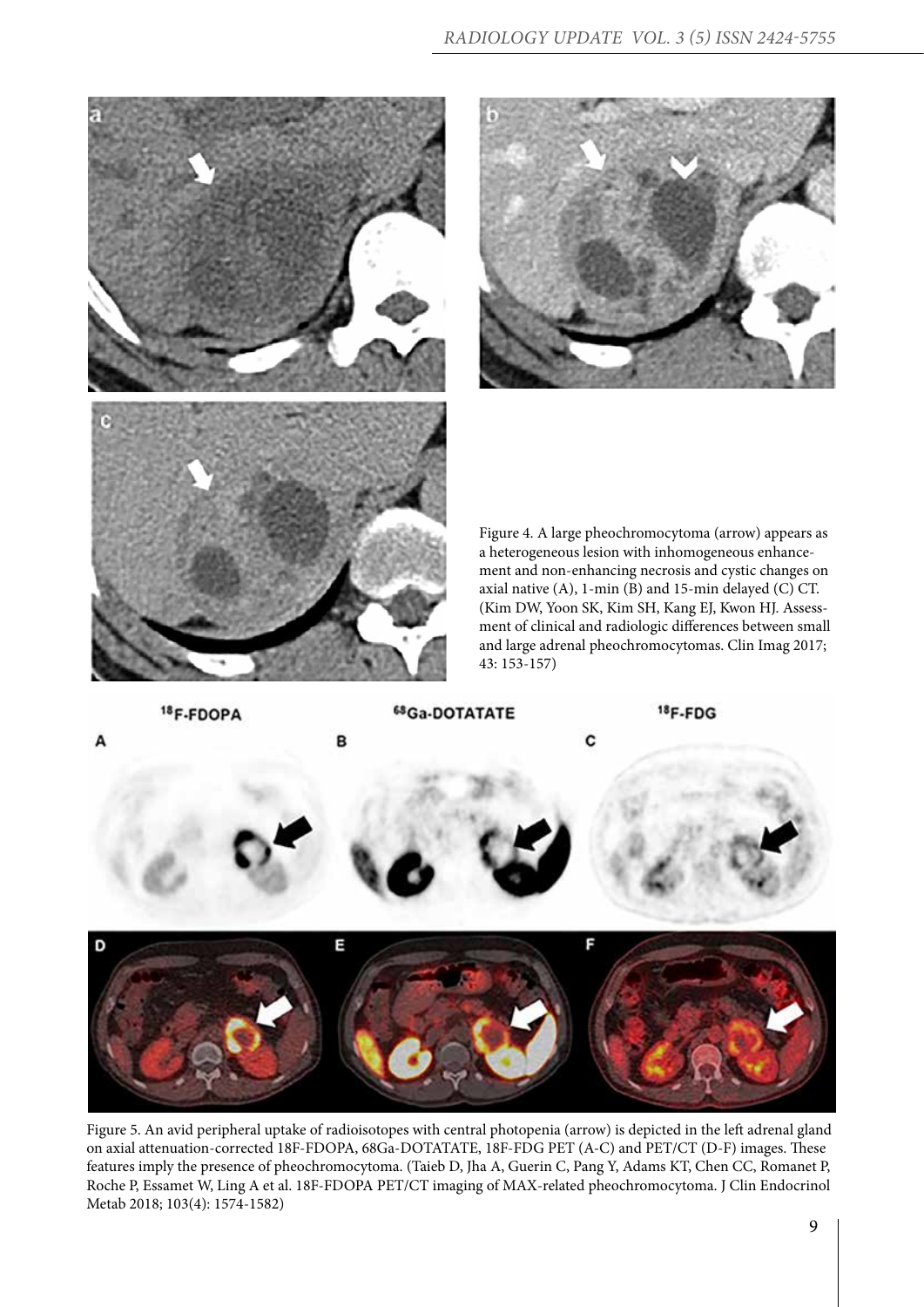

Figure 6. Adrenocortical carcinoma (arrow) presents with a large central non-enhancing hypodense region consistent with necrosis on axial native CT. (Thomas AJ, Habra MA, Bhosale PR, Qayyum AA, Ahmed K, Vicens R, Elsayes KM. Interobserver agreement in distinguishing large adrenal adenomas and adrenocortical carcinomas on computed tomography. Abdom Radiol 2018; 43: 3101- 3108)



Figure 7. A lack of 11C-MTO uptake within a necrotic adrenal carcinoma (long arrow) is assessed on PET (A). However, a reminiscent uptake (short arrow) can be seen. On the other hand, pheochromocytoma (arrow) does not take up 11C-MTO at any rate (B). (Hennings J, Lindhe O, Bergstrom M, Langstrom B, Sundin A, Hellman P. [11C] Metomidate positron emission tomography of adrenocortical tumors in correlation with histopathological findings. J Clin Endocrinol Metab 2006; 91(4):1410-1414)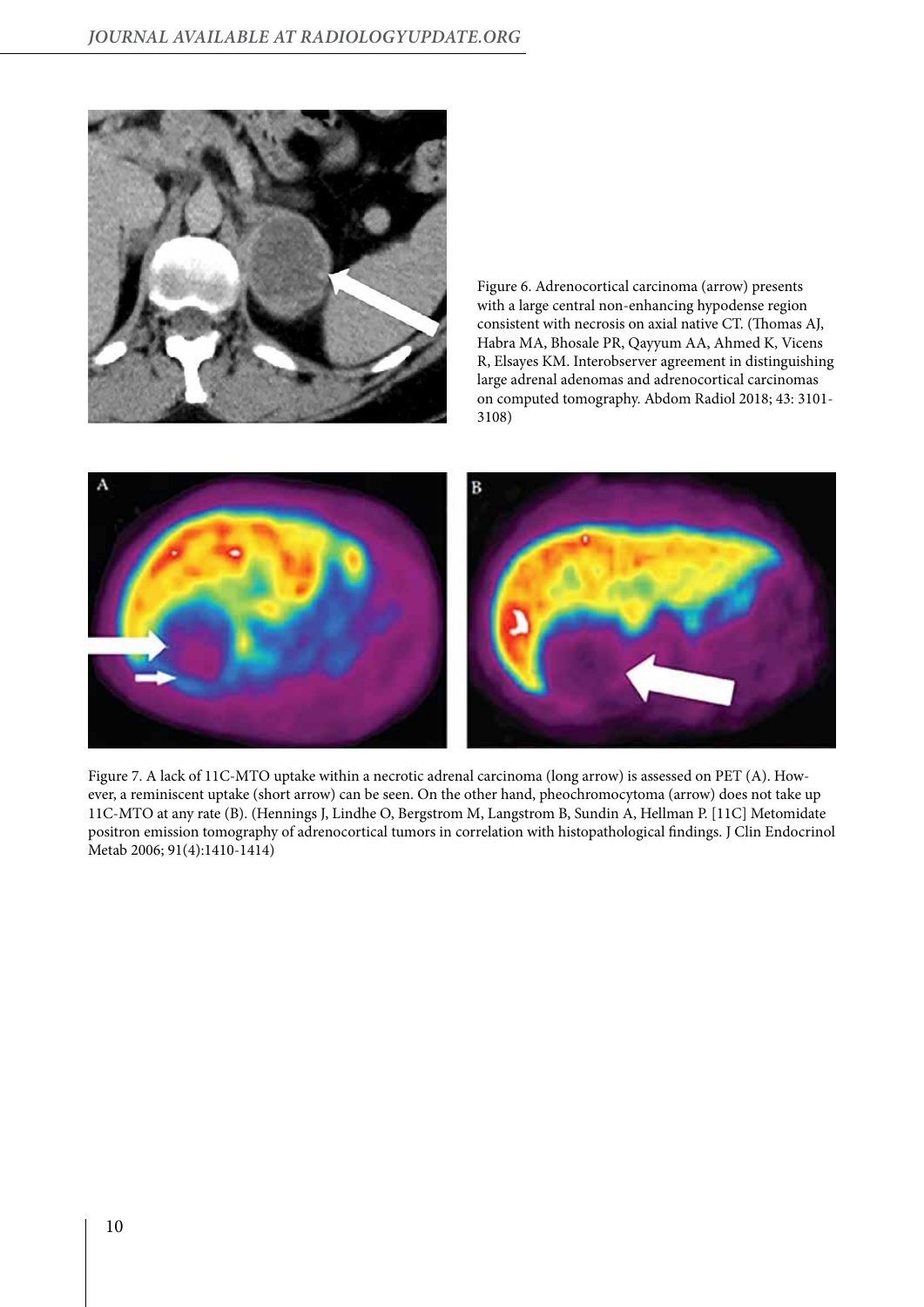

Figure 8. Adrenal metastasis is depicted on axial unenhanced CT (A), attenuation-corrected 18F-FDG PET (B) and fused PET/CT images (C). CT displays a well-circumscribed left adrenal tumor (arrow); increased 18F-FDG uptake is observed on PET and PET/CT. The primary lung cancer (continuous circle) and metastatic bone lesions (dashed circle) are seen on coronal plane of these images (D-F). (Refaat R, Elghazaly H. Employing 18F-FDG PET/CT for distinguishing benign from metastatic adrenal masses. Egypt J Radiol Nucl Med 2017; 48: 1065-1071)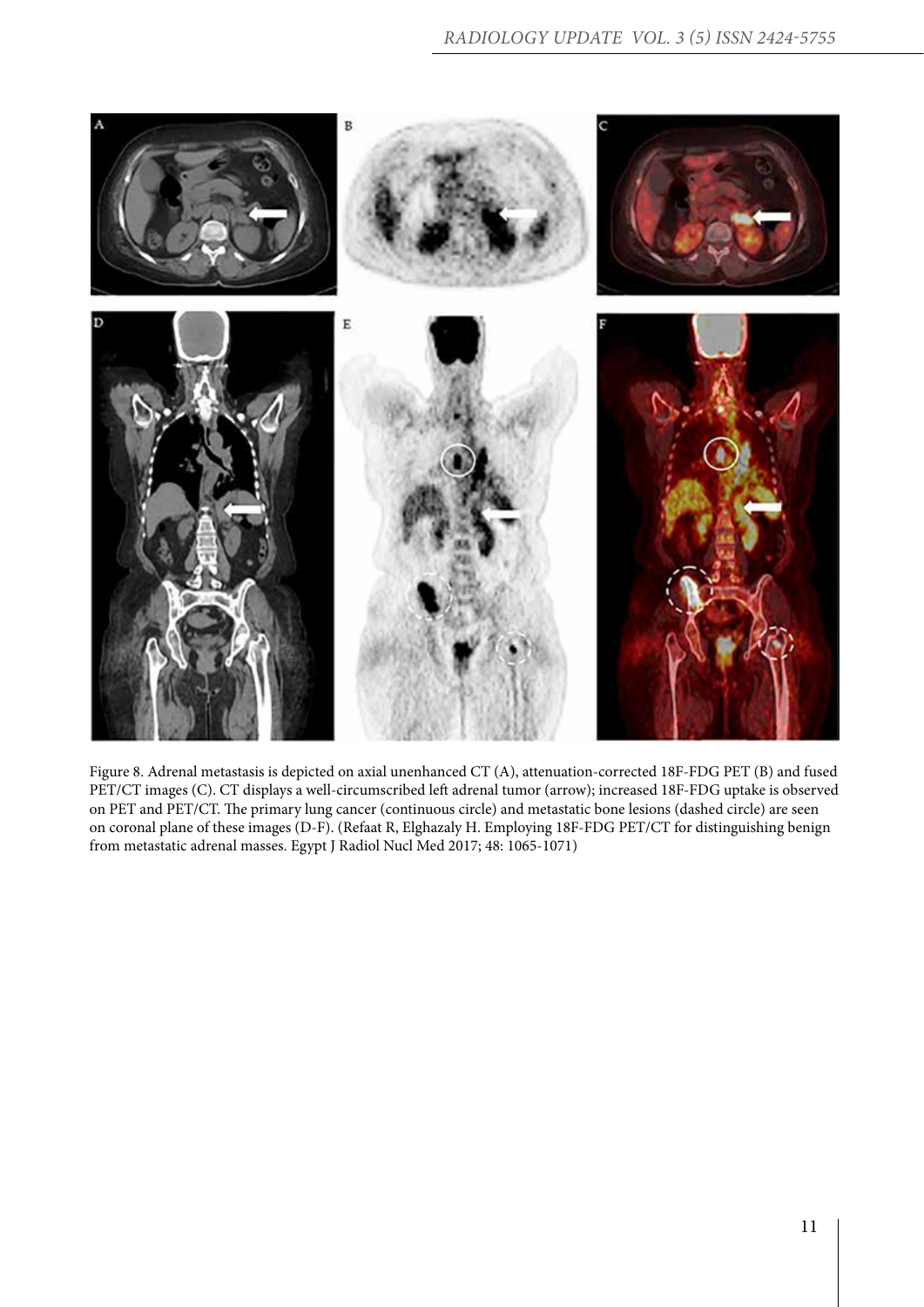

Figure 9. Ganglioneuroma (arrow) of the right adrenal gland is demonstrated as homogeneous and hypointense on MRI T1W image (A), heterogeneous and hyperintense on T2W image (B), homogeneous and isointense on fat-supressed T1W image (C). After administration of the contrast agent, a slight and heterogeenous enhancement is observed (D). (Qing Y, Bin X, Jian W, Li G, Linhui W, Bing L, Huiqing W, Inghao S. Adrenal ganglioneuromas: a 10-year experience in a Chinese population. Surgery 2010; 147(6): 854-860)



Figure 10. A heterogeneous hypoattenuated mass (white arrow), seen on axial contrast-enhanced CT, suggests a neuroblastoma. Thrombosis of the inferior vena cava (black arrow) is also displayed. It drains into a collateral vein (arrowhead). (Mehta SV, Lim-Dunham JE. Ultrasonographic appearance of pediatric abdominal neuroblastoma with inferior vena cava extension. J Ultrasound Med 2003; 22: 1091-1095)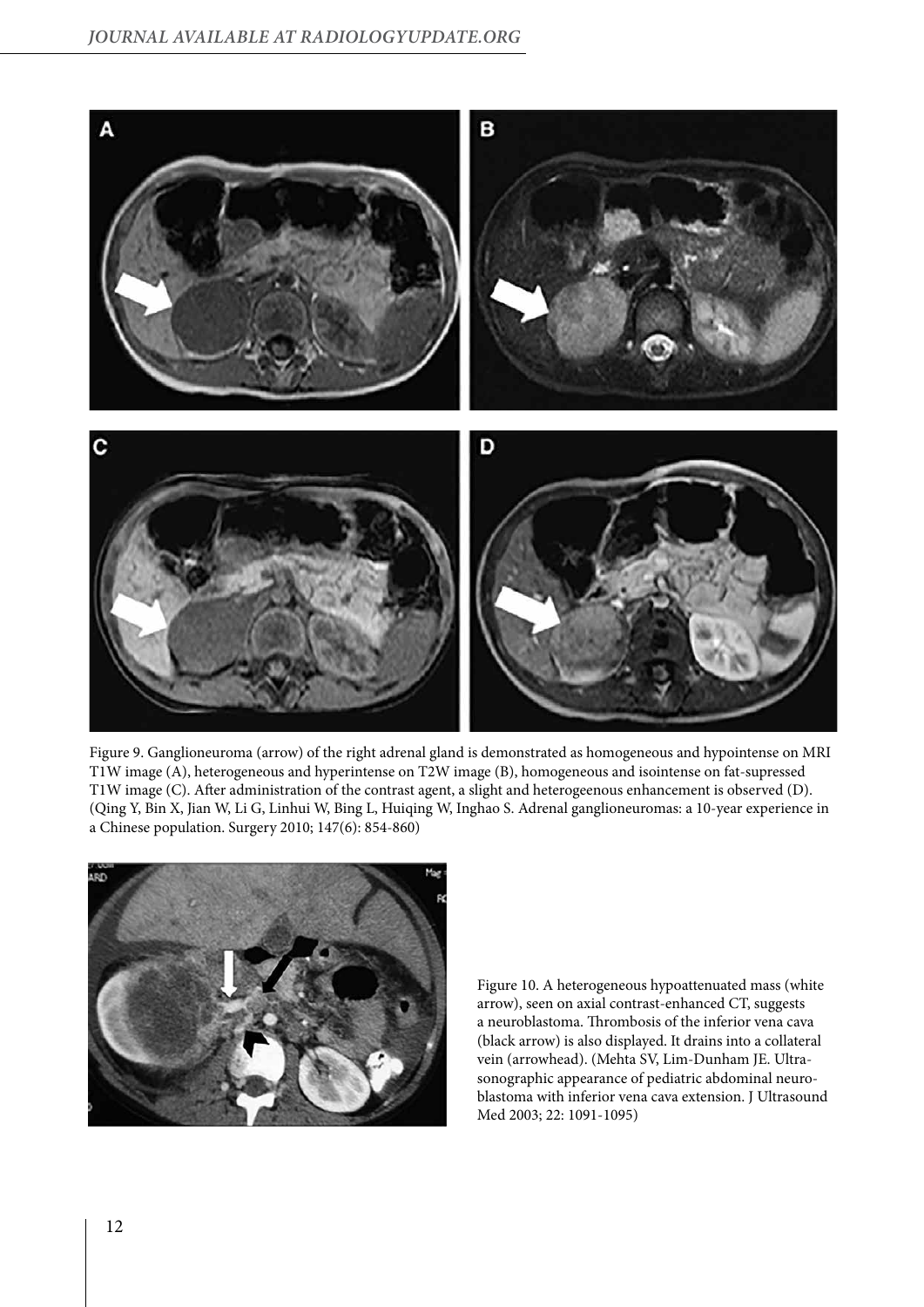

Figure 11. Increased 18F-FDG metabolic activity shows lymphoma of the left adrenal gland (arrow) on axial unenhanced CT (A) and 18F-FDG PET/CT (B). Resolution of the disease after chemotherapy is determined on axial PET/CT (C) and coronal PET (D) images. (Cistaro A, Asabella AN, Coppolino P, Quartuccio N, Altini C, Cucinotta M, Alongi P, Balma M, Sanfilippo S, Buschiazzo A et al. Diagnostic and prognostic value of 18F-FDG PET/CT in comparison with morphological imaging in primary adrenal gland malignancies – a multicenter experience. Hell J Nucl Med 2015; 18(2): 97-102)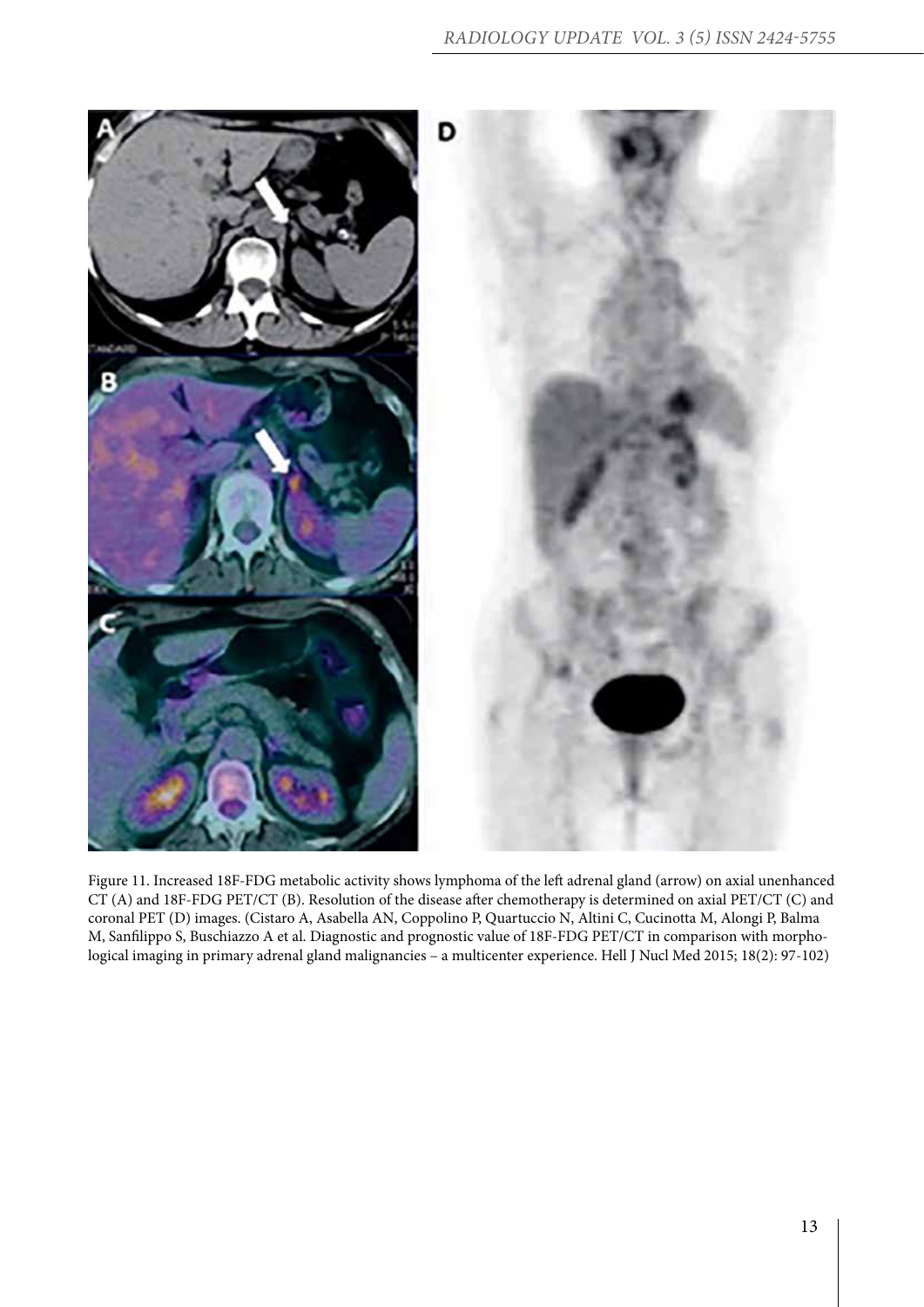

Figure 12. On axial DCE-CT, slight irregular peripheral enhancement and small calcifications during the arterial phase and more intense peripheral enhancement during the delayed phase within a mass (arrow) suggests a cavernous hemangioma of the right adrenal gland. (Xu HX, Liu GJ. Huge cavernous hemangioma of the adrenal gland. J Ultrasound Med 2003; 22: 523-526)



Figure 13. Coronal T2W MRI shows a multiloculated cyctic mass (arrows) in the left adrenal gland (A). On contrast-enhanced fat-saturated T1W MRI, only enhancement of intratumoral septations (dashed arrows) is seen (B). Findings are characteristic of adrenal lymphangioma. (Secil M, Demir O, Yorukoglu K. MRI of adrenal lymphangioma: a case report. Quant Imaging Med Surg 2013; 3(6): 347-348)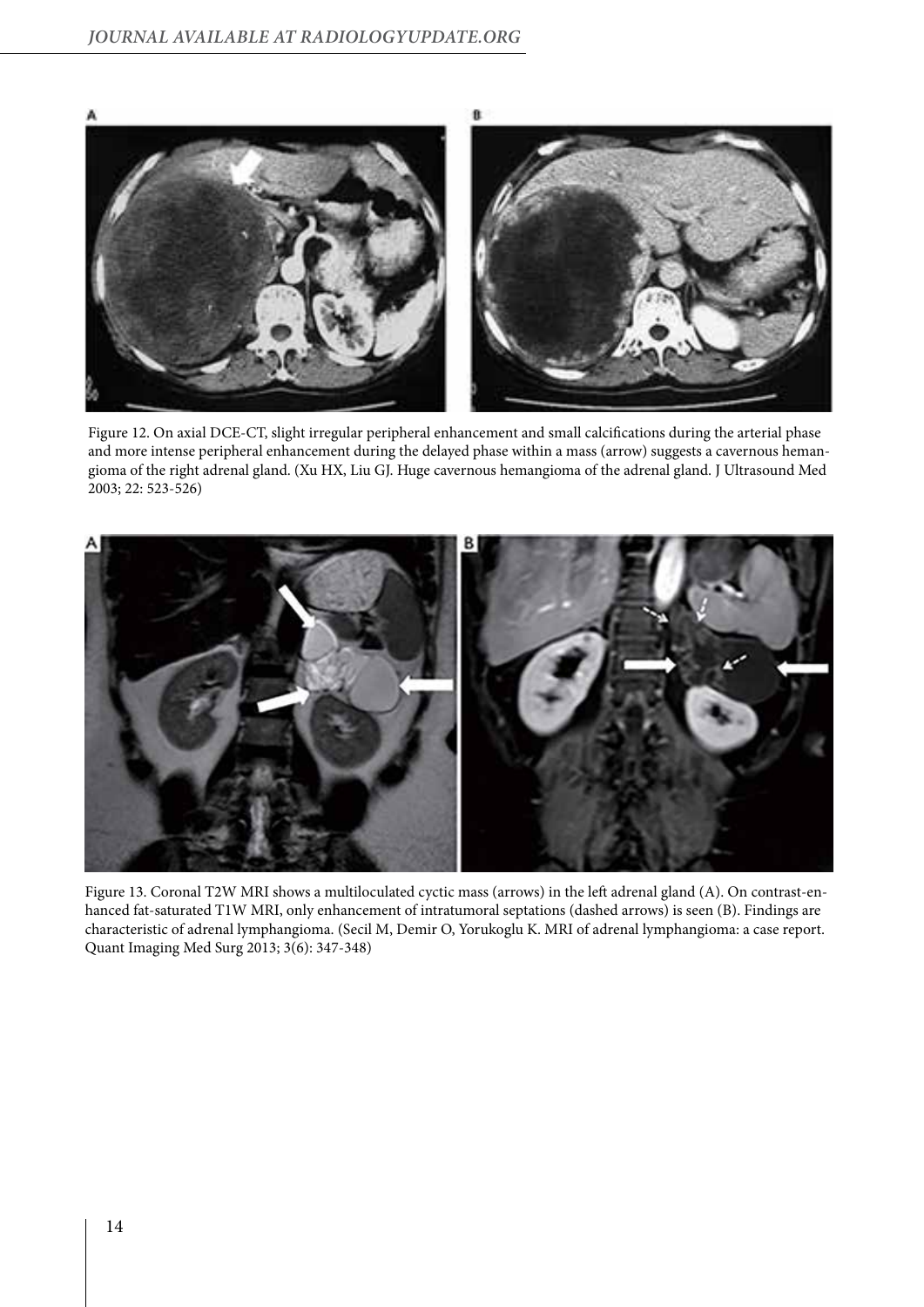

Figure 14. A well-defined homogeneous lesion (arrow) is displayed on axial native CT (A). After injection of the contrast material, slight enhancement of the tumor is observed during arterial phase (B) and delayed phase (C). These features are indicative of Schwannoma. (Suzuki K, Nakanishi A, Kurosaki Y, Nogaki J, Takaba E. Adrenal schwannoma: CT and MRI findings. Radiat Med 2007; 25: 299-302)

#### DISCUSSION

Adrenocortical adenomas are the most common adrenal neoplasms [3, 24]. These tumors are smaller than others [17, 25, 26] and they usually do not expand. In the case of adrenal adenoma, the mass is observed with cross-sectional imaging over time to detect possible changes in size. An increase of 1 cm is associated with a three times higher risk of a tumor being non-adenomatous [17].

On US, the findings are not specific. Adrenal adenoma is depicted as a small, well-defined solid lesion in the suprarenal region [27].

Histologically, adenoma contains a relatively high amount of intracytoplasmic lipid. This structural particularity is associated with lower attenuation value on native CT. A threshold of 10 HU is used to distinguish adenomas from non-adenomas. However, the quantity of intracellular fat may vary. As a result, imaging findings also differ. The majority of lipid-rich adenomas present as round hypoattenuating (< 10 HU) masses with regular margins on unenhanced CT [28, 29], contrary to lipid-poor adenomas and non-adenomatous tumors (> 10 HU) [25]. It is difficult, yet essential to separate lipid-poor adenomas from malignant lesions due to further diagnostic and treatment strategy. The presence of hyperdense foci (> 10 HU) within a mass requires more detailed assessment.

It should be noted that the 10 HU threshold has high sensitivity, although it lacks specificity. As stated by Iniguez-Ariza et al., a limit of 20 HU would decrease the number of false positive scans [7].

Moreover, the analysis of an unenhanced CT histogram is superior to the assessment of unenhanced mean attenuation. The former has higher sensitivity; a threshold of  $> 10\%$  negative pixels is used for identifying adenoma [30, 31].

While hyperattenuating lipid-poor adenomas are difficult to differentiate from non-adenomatous lesions on native CT, they respond to contrast enhancement similarly to hypodense lipid-rich adenomas [25]. Higher enhancement, earlier and more rapid enhancement washout suggests adenomatous, either lipid-rich or lipid-poor, a tumor on DCE-CT (Figure 1) [12, 13, 25]. Still,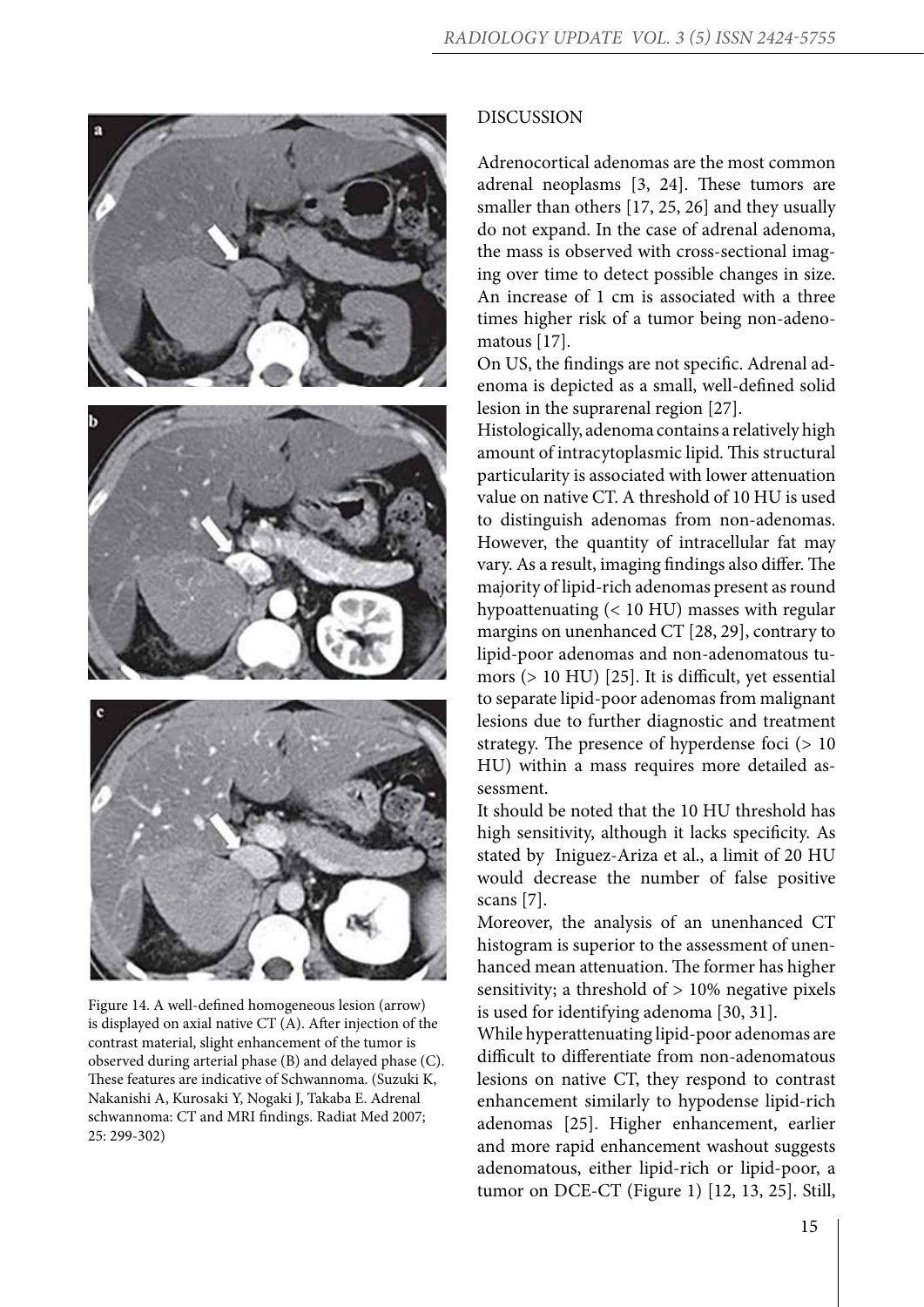comparing lipid-rich adenomas to those containing a small amount of lipid, the former has slightly lower enhanced attenuation values, as well as delayed contrast-enhanced attenuation values [12, 25, 32].

There is minor overlap between washout patterns of adenomas and non-adenomas [12]. Hence, they are not pathognomonic.

For 10-min delayed CT, the thresholds of APW and RPW are 50% and 40%, respectively, indicating adrenocortical adenoma [33]. For 15-min delayed CT, the thresholds are 60% and 40%, accordingly [13, 25, 34, 35]. However, RPW and 15-min delayed CT is shown to be more precise [12, 17, 33]. RPW is usually lower in lipid-poor adenomas [32].

Perfusion CT is beneficial in the separation of adenomatous and non-adenomatous lesions as well; the adenomas demonstrate larger blood volume values [36, 37]. Nonetheless, perfusion CT is inferior to washout CT.

Considering that adrenal adenomas contain a relatively large amount of lipid, CS-MRI has become a valuable tool for discriminating them from the other tumors [38, 39]. Adenoma can be determined by decreased SI on T1-weighted (T1W) opposed-phase images compared to T1W in-phase images [40–44]. Indeed, this technique is less appropriate for lipid-poor adenomas.

Quantitative parameters can also be calculated using intratumoral SI on the in-phase and opposed-phase images. Adrenal-to-spleen ratio (ASR) and SI index (SII) are shown to be the most reliable parameters for the separation of adenomas and non-adenomas on CS-MRI [45]. ASR  $< 0.71$  or SII  $> 16.5\%$  is suggestive of lipid-rich adenoma [46, 47]. However, SII is more precise than ASR [47]. Considering the diagnostic possibilities of CS-MRI, it is far more superior to unenhanced CT [46], yet inferior to DCE-CT [48], especially for the characterization of lipid-poor adenomas. CS-MRI has a remarkable sensitivity if the attenuation value of the lesion is < 20 HU on native CT. In other cases, the sensitivity decreases [49].

A substantial overlap of apparent diffusion coefficient (ADC) values in adenomatous and non-adenomatous tumors are observed on DW-MRI [42, 50].

On dynamic contrast-enhanced MRI (DCE-MRI), the adrenocortical adenoma can be depicted by homogeneous enhancement on the arterial phase or capillary blush (increased SI higher than liver) with rapid washout on the venous phase [41, 43, 51]. In the case of lipid-poor adenoma, DCE-MRI is more valuable than CS-MRI due to inadequate SI loss on the opposed-phase. On the other hand, it should be used carefully in patients with decreased renal function owing to possible gadolinium-induced nephrogenic systemic fibrosis [52].

Lower 18F-FDG uptake of the lesion compared to uptake of the liver parenchyma indicates an adenoma on PET/CT [23, 53]. Still, there is a moderate overlap of 18F-FDG metabolic activity between adenomas and non-adenomas, e.g., hormone-secreting adenomas or those with large amounts of intracytoplasmic lipofuscin can mimic malignant adrenal neoplasms due to increased 18F-FDG uptake [54, 55].

Myelolipoma is the second most frequent adrenal incidentaloma [3]. It is always benign and mostly consists of adipocytes with some hematopoietic elements. However, fat is not an imperative element of the lesion. Although the majority of tumors are found in the adrenal gland, extra-adrenal myelolipomas are also identified [56–59].

Myelolipomas are encapsulated or have definite margins [60]. Atypical findings are hemorrhage or calcification within the mass [61–63]. They grow relatively slowly [64]. Nonetheless, the tumors tend to become larger; those who exceed 10 cm in diameter are known as giant myelolipomas. Bigger masses are likely to rupture and produce hematomas [65].

On US, myelolipoma is depicted as a heterogeneous hyperechoic or isoechogenic mass in the suprarenal region [62, 66–68]. Heterogenicity is a result of the variable architecture of the lesion. Low attenuation is characteristic of myeloid components. Therefore, hemopoietic cells determine the presence of hypoechogenic foci within the lipomatous tumor [68, 69].

Supersonic shear wave elastography may help distinguish myelolipomas from other benign adrenal masses; myelolipomas are harder than nodular hyperplasia or adenomas [70]. However, the US is insufficient in the diagnosis of myelolipoma.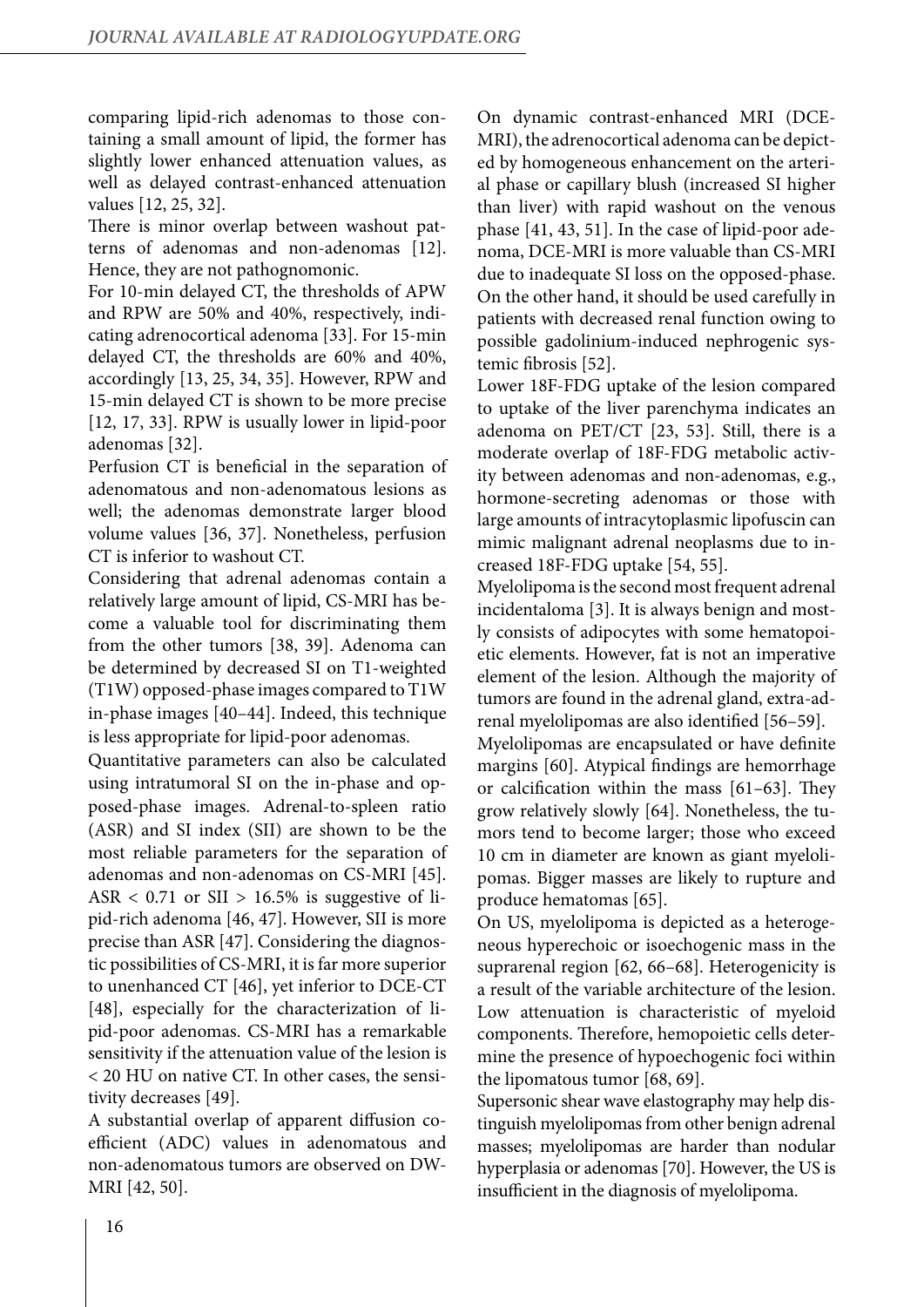A round or oval well-circumscribed heterogeneous hypodense lesion is observed in a case of myelolipoma on unenhanced CT [71, 72]. Negative attenuation values imply the presence of fat [68]. Hence, the attenuation of the tumor depends on the amount of the adipose tissue (Figure 2).

Mild enhancement is detected in the hematopoietic regions after the injection of the contrast material [72, 73].

On MRI, features typical of myelolipoma might vary. On T1W images, it can present as a homogeneous hyperintense or hypointense (if myeloid components predominate) mass with regular margins [71, 74]. On T2W images, high or intermediate SI is observed [22, 71].

Using fat-saturated T2W images, loss of SI within the fat allows identifying myelolipoma (Figure 3) [72].

A signal drop, which indicates the presence of adipose tissue, is also seen on opposed-phase CS-MRI [74].

Gadolinium-enhanced MRI displays mild enhancement of the tumor [72].

Metabolic activity of 18F-FDG is lower in fat compared to myeloid tissue [75]. Consequently, the uptake of 18F-FDG is usually not increased on PET/CT [76].

Pheochromocytoma is a rare adrenomedullary tumor derived from chromaffin cells. Extra-adrenal pheochromocytomas, termed as paragangliomas, arise from paraganglionic chromaffin cells in the sympathetic nervous system. Most patients with chromaffin-derived neoplasms have hereditary or de novo germline mutations in one of the susceptibility genes [77].

A portion of these masses secrete catecholamines. Thus, they can precipitate headache, cardiac arrhythmias or life-threatening hypertension since adrenergic crisis may occur during percutaneous biopsy [78, 79]. Laboratory tests along with radiological imaging play an essential role in the determination of pheochromocytoma and its function.

On native CT, around homogeneous or, mostly, heterogeneous lesion with possible calcification, cystic or hemorrhagic changes is observed in a case of pheochromocytoma [80–83]. Cystic degeneration and necrosis are more common in larger masses [84]. The attenuation of pheochromocytoma is usually > 10 HU, and it does not significantly differ from the attenuation of lipid-poor adenoma [81, 85, 86]. However, compared to lipid-poor adenomas, pheochromocytomas are more extensive [85, 86]. If a malignant transformation has occurred, metastases in the regional lymph nodes or liver parenchyma can be detected [87].

DCE-CT is recommended as the first-line imaging tool in patients with suspected adrenomedullary neoplasm [88]. On DCE-CT, pheochromocytoma presents as a heterogeneous hyperdense lesion; its attenuation is higher than of adenoma [34, 86, 89]. Regions with no enhancement can be noticed if cystic or necrotic changes are present (Figure 4) [81]. The contrast agent washout of this tumor is variable. Lower APW and RPW are representative of pheochromocytoma rather than of adrenal adenoma [86]. Nonetheless, it can frequently imitate adenoma due to a similar washout pattern [81, 82, 84]. As stated by Woo et al., 35% of pheochromocytomas display early contrast enhancement and washout with coinciding APW and RPW [90]. Thus, the exclusion of this tumor should not be based only on the findings of the DCE-CT.

On T1W images, pheochromocytoma is hypointense. On T2W images, it is depicted as a solid, hypervascular, hyperintense mass [80]. However, it can mimic other benign or malignant tumors due to atypical features, such as fat, hemorrhage, cysts or calcification.

CS-MRI is also beneficial; SII < 16.5% and ASR SI ratio > 0.71 imply pheochromocytoma [86]. Nonetheless, if a tumor is larger, an SI drop correlating to a higher amount of intracytoplasmic lipid can be observed on opposed-phase images. DW-MRI may help differentiate pheochromocytomas from adenomas. The use of ADC in separating adrenal neoplasms has been debatable [91–93]. However, a new study shows that evaluating the heterogenicity of diffusion is more accurate. According to Umanodan et al., increased entropy of ADC values is characteristic to pheochromocytomas rather than adenomas [94]. Hemorrhage, necrosis or cystic changes are more frequent in pheochromocytomas, and these features determine the heterogenicity of the tumor. Therefore, a wider range of ADC values is seen in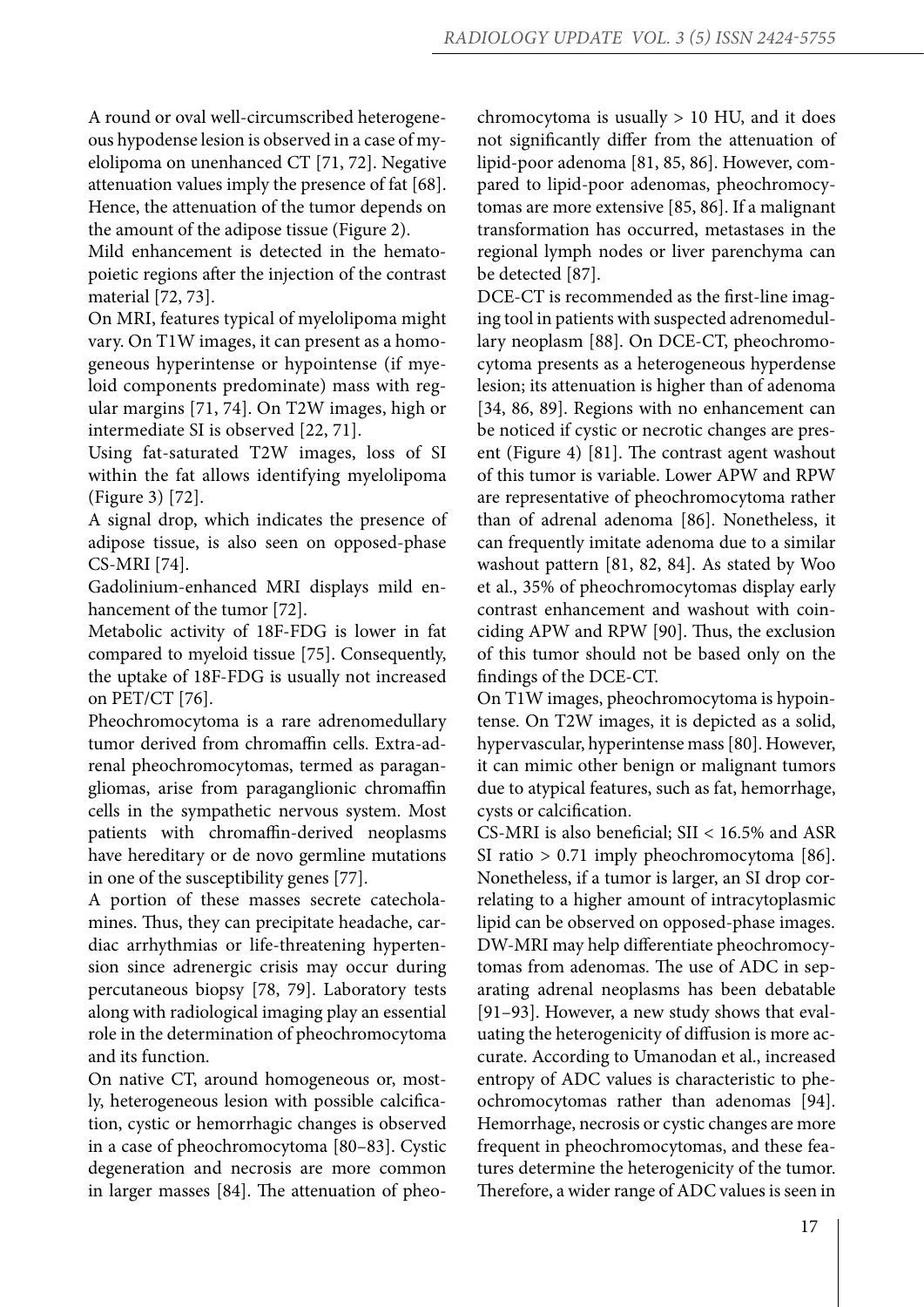the ADC histogram.

Avid heterogeneous enhancement is characteristic to pheochromocytoma on T1W gadolinium-enhanced images.

On PET/CT, pheochromocytoma is recognized by high uptake intensity compared to the liver parenchyma, regardless of the radioactive tracer (Figure 5) [95]. Still, 18F-FDG is the tracer of choice in diagnosing this adrenomedullary tumor [96]. Metabolic activity of the lesion helps to make a distinction between a benign and malignant pheochromocytoma. The latter is larger and has a higher 18F-FDG maximum standardized uptake value (SUVmax) [97].

Iodine - 131 - metaiodobenzylguanidine (131I-MIBG), another tracer, is taken up by catecholamine-secreting tumors. Thus, it is useful in the diagnosis of pheochromocytoma. 131I-MIBG, being a pharmacologic analog of guanethidine and norepinephrine, competes with endogenic amines in adrenergic tissues.

18F-FDG and 131I-MIBG scans complement one another in the identification of pheochromocytomas [97]. However, 18F-FDG PET/CT has higher sensitivity in detecting the dissemination of the disease [77]. Therefore, it should be used if the metastatic spread is suspected [88]. 18F-FDG PET/CT is useful in the diagnosis of pheochromocytoma, yet this imaging technique is inferior to CT or MRI [98].

Radioisotope gallium-68-DOTA-tyr3-octreotate (68Ga-DOTATATE) is presumably superior to 18F-FDG and 131I-MIBG. The use of 68Ga-DO-TATATE PET/CT in conjunction with 18F-FDG PET/CT is beneficial in patients with the aggressive phenotype of the disease. In such a case, low 68Ga-DOTATATE and high 18F-FDG uptake are observed [95].

PET/CT with fluorine-18-dihydroxyphenylananine (18F-DOPA) is valuable as well. As stated by Fiebrich et al., it is more sensitive than other imaging techniques in distinguishing catecholamine-secreting masses. Moreover, the metabolic activity of 18F-DOPA correlates with plasma and urine normetanephrine [99].

In spite of that, the uptake of radioactive tracers is predisposed not only by the location, malignancy or secretory function of pheochromocytoma but also by the underlying genetic status [97, 100–102]. Consequently, the results of genetic testing should be taken into consideration while evaluating PET/CT images.

Primary carcinoma of the adrenal gland is a rare tumor, often found incidentally. Nevertheless, abdominal pain or a palpable mass can be present. Moreover, endocrine dysfunction, such as virilization, feminization or Cushing's syndrome, is frequently observed in patients with adrenocortical carcinoma [103, 104].

The prognosis of adrenal carcinoma is poor; the 5-year survival rate is approximately 50% [104, 105]. Older age, more significant lesion and metastatic spread is associated with malignancy and lower survival rate [7, 105].

Radiologic imaging enables to diagnose this aggressive neoplasm. On the US, a heteroechoic mass is detected in the adrenal gland [106].

On unenhanced CT, carcinoma presents as a round, oval or lobulated heterogeneous mass [107, 108]. The attenuation values of carcinoma are higher than of adenoma, although there is an overlap [28, 109]. Adrenocortical carcinoma may have a central hypodense region due to hemorrhage or necrosis (Figure 6). Additionally, hyperdense areas owing to calcification can be seen [110]. Infiltration to the adjacent tissue, including inferior vena cava liver or kidney, adenopathy, and metastasis helps to differentiate carcinoma from a benign tumor [110, 111].

After the injection of the contrast agent, inhomogeneous peripheral enhancement of the lesion is indicative of carcinoma [110]. RPW < 40% is consistent with malignancy [111, 112].

CT 3D reconstruction of the malignant lesion is valuable for evaluating its invasion and choosing the most suitable surgery plan [113, 114].

MRI is another useful imaging tool. A heterogeneous hyperintense mass is observed in a case of carcinoma on T1W and T2W images [22, 115, 116].

Intracytoplasmic lipid is not typical. Nonetheless, fatty regions within the tumor may be present in some cases. Thus, foci of decreased SI are seen on opposed-phase images.

18F-FDG PET/CT offers high diagnostic performance in separating malignant adrenal masses [26, 117]. Intense heterogeneous metabolic activity of 18F-FDG suggests carcinoma [115].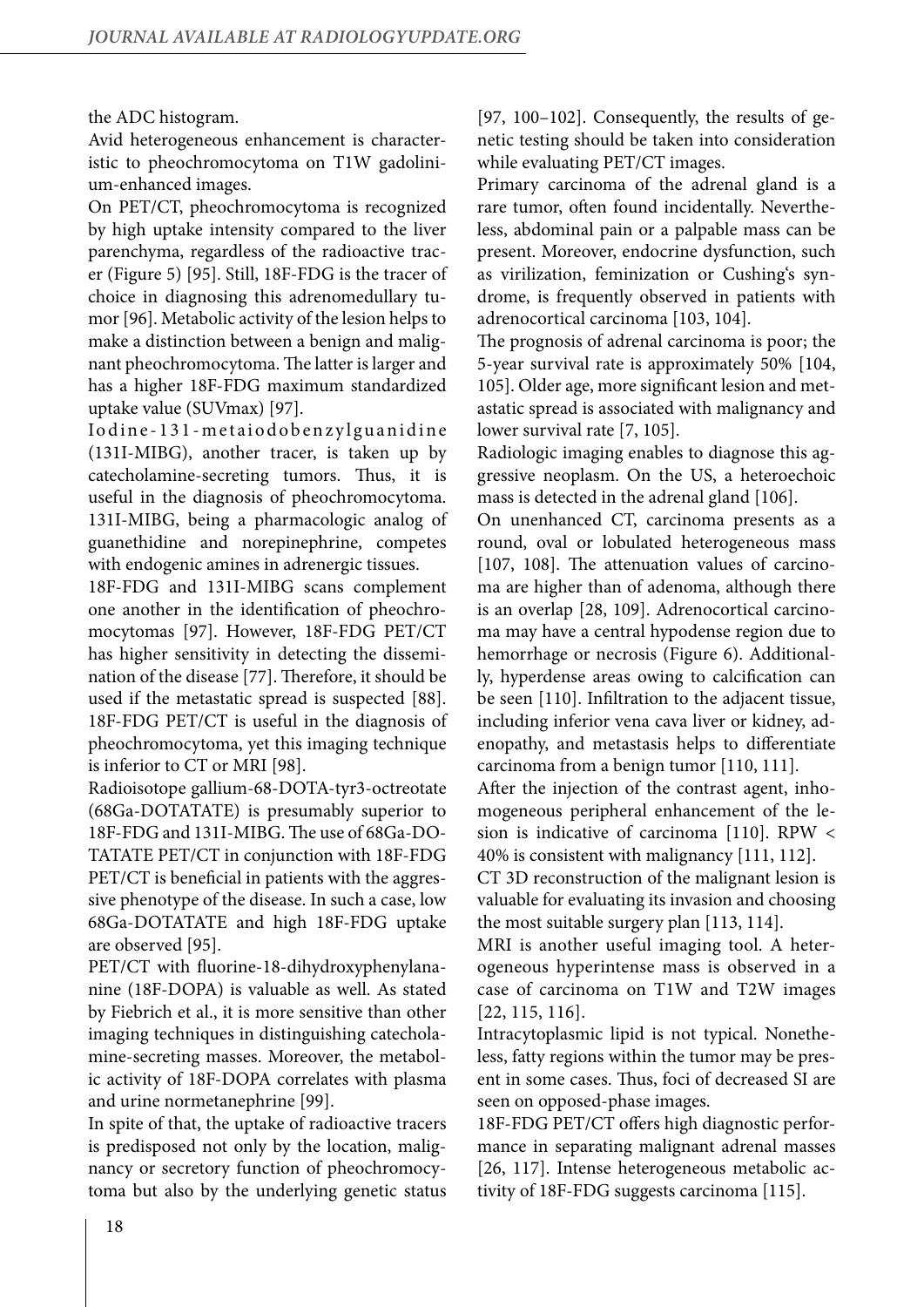Using carbon-11-metomidate (11C-MTO) as a tracer, carcinoma can be differentiated from other adrenal lesions on PET. Extremely increased uptake of this radioactive isotope is characteristic of carcinoma, whereas pheochromocytoma and metastasis are 11C-MTO negative [118, 119]. Regions lacking the 11C-MTO uptake correlate to necrosis within the tumor (Figure 7). Nuclear medicine also contributes to the staging of the disease and follow-up after the treatment [120–122].

Primary tumors that disseminate to the adrenal glands are usually found in the lungs and esophagus [123–126]. Adrenal metastases are significantly larger than benign adrenal masses [127]. Nonetheless, other radiologic findings associated with malignancy are more valuable for diagnosis [124].

The US has low sensitivity in differentiating adrenal lesions. Still, it can be used, if other radiologic techniques are contraindicated. The metastatic tumor is recognized by its hypoechogenicity. On contrast-enhanced endoscopic US (CE-EUS), it appears as a hypervascular mass during the early vascular phase with delayed enhancement [128]. Adrenal metastasis presents as a solid hyperdense mass with smooth or irregular margins on native CT [123, 127, 129]. The majority of metastases are heterogeneous. However, this feature is not pathognomic [129, 130]. Regional lymphadenopathy, thrombosis of the renal vein or inferior vena cava and invasion of the adjacent tissues also allows differentiating malignant lesions from the benign ones. Furthermore, they show a higher and more rapid increase in size than benign lesions on follow-up images [129].

On DCE-CT, heterogeneous peripheral enhancement is observed [130].

Heterogeneous mass that is isointense on T1W images and hyperintense on T2W images implies the presence of metastasis.

CS-MRI demonstrates an insignificant signal drop on the opposed-phase images [43].

Gadolinium-enhanced MRI shows moderate and persistent peripheral enhancement without washout suggestive of metastasis [41, 43].

PET/CT is a precise, non-invasive imaging technique, although it has a lower accuracy than DCE-CT [23]. A combination of washout CT and PET/CT is more accurate for the identification of metastasis than these imaging tools separately [123]. 18F-FDG uptake is higher or equal that of the liver in patients with metastatic foci (Figure 8) [21, 131–133]. These masses have higher 18F-FDG metabolic activity than benign lesions [21, 23]; SUVmax > 2.5 is characteristic of metastasis [125, 126, 134]. In some cases, the low metabolic activity of the radioisotope may be observed. This finding is associated with necrotic, hemorrhagic or especially small metastases [135].

A broad spectrum of masses, other than pheochromocytoma, arises from adrenomedullary ganglion cells. One of them, ganglioneuroma is a benign tumor. It originates from neural crest cells and consists of Schwann cells, ganglion cells, and nerve fibers. The majority of these masses are asymptomatic, therefore, they are found incidentally [136–138]. In other cases, patients experience abdominal discomfort or hypertension [137].

The radiologic features of ganglioneuroma are non-specific. On the US, it is depicted as a well-defined hypoechoic lesion, usually > 3 cm in size [136].

The blood flow signal is not established on Color Doppler US [136].

Unenhanced CT provides more information about the adrenal pathology. An oval or lobulated encapsulated lesion of low-attenuation, yet > 10 HU, is observed in patients with ganglioneuroma [136, 138–140]. Its homogeneity depends on the different proportions of Schwann cells and ganglions. CT may also display either central or peripheral speckled calcifications [136, 137, 140–142].

After the injection of the iodine-based contrast, low to intermediate delayed heterogeneous enhancement suggests a ganglioneuroma [136, 137, 142, 143].

Low SI on T1W images and high SI on T2W images are typical of ganglioneuroma (Figure 9) [136, 138, 139, 141, 144]. Nonetheless, it does not allow to differentiate ganglioneuroma from other neurogenic tumors.

DCE-MRI demonstrates weak delayed enhancement, as seen on DCE-CT [145, 146]. Still, MRI is inferior to CT owing to the ability of the latter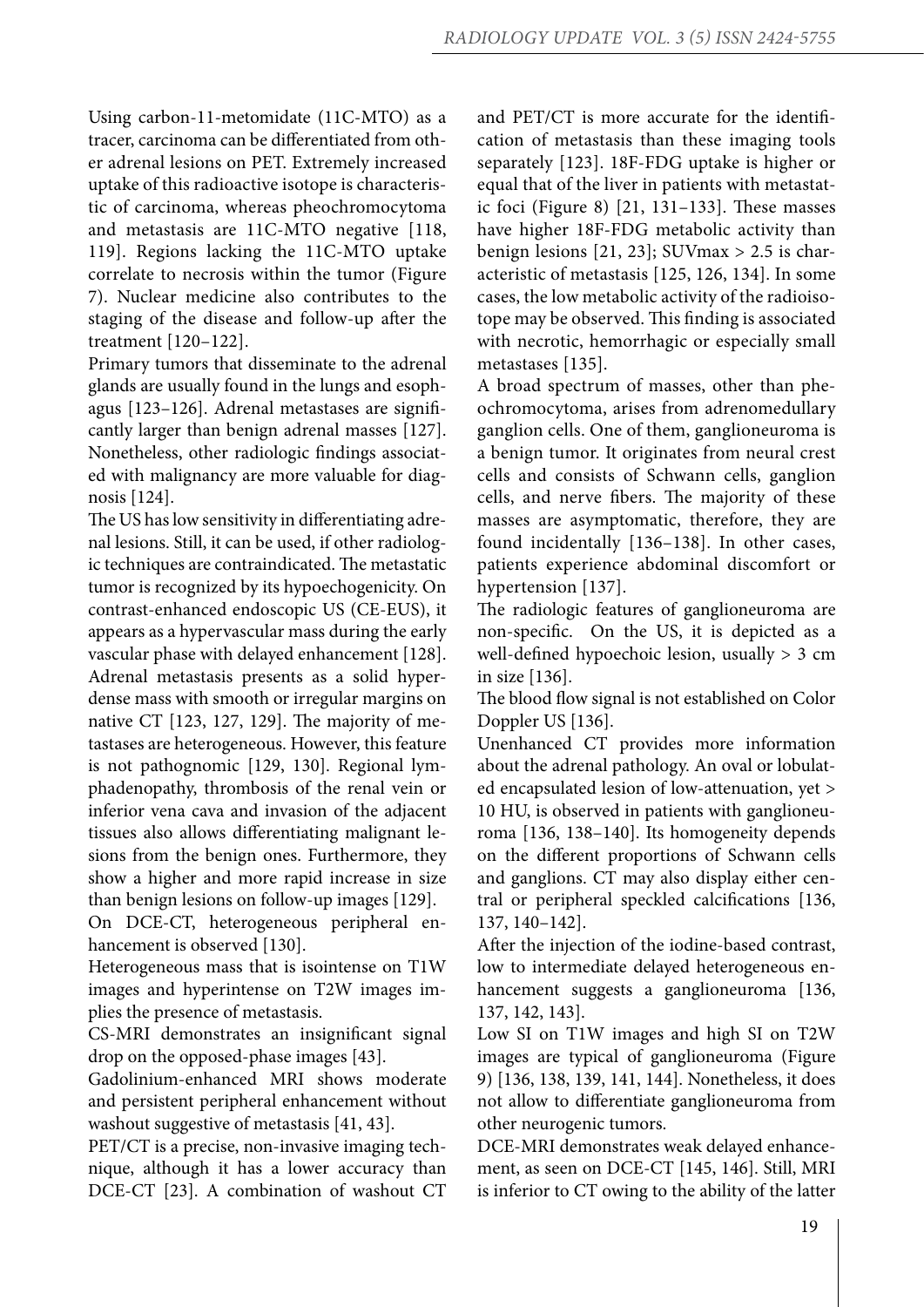to showcase intratumoral calcifications [147].

Nuclear medicine can help identify the lesion, although the findings are not pathognomic. Metabolic activity of 18F-FDG is frequently mildly increased [136, 142, 146], yet ganglioneuroma sometimes does not take up the radioisotope at all [138].

If 131I-MIBG is used as a tracer, increased uptake can be observed.

Another tumor that originates from neural crest cells is neuroblastoma. It is a malignant mass common in the pediatric population [1]. Clinical symptoms characteristic of the tumor are irregular fever, abdominal pain or a palpable mass [148–150]. Neuroblastomas are extremely aggressive; the five-year overall survival rate is 50.8% [150]. However, in rare cases, neuroblastoma may undergo histological maturation into a benign ganglioneuroma [151].

A solid heterogeneously echoic lesion or an anechoic cystic mass is displayed on the US [152–156]. Bright echoes with acoustic shadowing, indicative of calcifications, may also be detected [156].

Native CT allows assessing the mass more scrupulously. Heterogeneous hypodense irregularly-shaped mass with granular calcifications is suggestive of neuroblastoma. Additionally, necrosis or cystic changes are frequent findings. Features, associated with malignancy, such as infiltration of the adjacent organs and lymphatic metastases, are also typical (Figure 10) [148].

Moderate inhomogeneous enhancement, except for the regions of necrosis and cystic changes, is seen on contrast-enhanced CT [148, 157].

On MRI, neuroblastoma presents as hypointense on T1W images and hyperintense on T2W images, identical to ganglioneuroma [149, 158, 159].

On gadolinium-enhanced MRI, heterogeneous enhancement of the mass is recognized [158].

Scintigraphy with 123MIBG or 131MIBG has become a valuable tool for the identification and staging of malignant neural crest tumors [160]. Increased MIBG uptake is determined in patients with neuroblastoma [161, 162]. Although, a false-negative scan may be occasionally observed [162]. Thus, 18F-FDG PET is recommended owing to its higher sensitivity [163]. According to Kroiss et al., gallium-68-DO-

TA-tyr3-octreotide (68Ga-DOTATOC) PET could also be helpful [164]. However, integrated imaging of MRI and PET further increases the accuracy in diagnosing neuroblastomas [165]. Ganglioneuroblastoma is a transitional mass which contains cells of both benign ganglioneuroma and malignant neuroblastoma. It is less differentiated than ganglioneuroma and is more related to neuroblastoma by its aggressive behavior. The main distinction between these two tumors is the regular margins of ganglioneuroblastoma and lower CT attenuation value due to its hypocellularity compared to neuroblastoma. Moreover, metastases are also more frequently observed in patients with neuroblastomas [166]. Imaging features of ganglioneuromas, ganglioneuroblastomas, and neuroblastomas do not significantly differ. Consequently, distinguishing neural crest tumors is possible only by a histological examination. However, a study shows that DW-MRI can be useful to separate these lesions. They are all hyperintense on DW-MRI. Nonetheless, ADC of malignant lesions is higher than of the benign ones [167].

Adrenal lymphoma, a rare tumor, can be primary or secondary. The most common histological type is non-Hodgkin lymphoma. Adrenal lymphoma occurs in 4% of the patients with non-Hodgkin lymphoma [168]. The mass usually presents with atypical symptoms, such as abdominal pain, fever or weight loss [169–171]. Radiologic imaging plays a notable role in the identification of the lesion. A heterogeneous hypoechoic mass with feasible hepatosplenomegaly can be determined on the US [172, 173]. However, the US lacks sensitivity in differentiating lymphoma from other adrenal malignant tumors.

On native CT, lymphoma is recognized as a round, oval or lobulated mass which is hypodense compared to the liver parenchyma, yet its attenuation value is  $> 10$  HU [169, 174-176]. Rarely, calcifications within the mass can be seen [177]. Lymphoma is usually a well-defined lesion without invasion of the adjacent organs [178].

DCE-CT shows a slight gradual, heterogeneous enhancement [174, 175, 179].

Low to intermediate SI on MRI T1W images and high SI on T2W images is characteristic of adrenal lymphoma [178].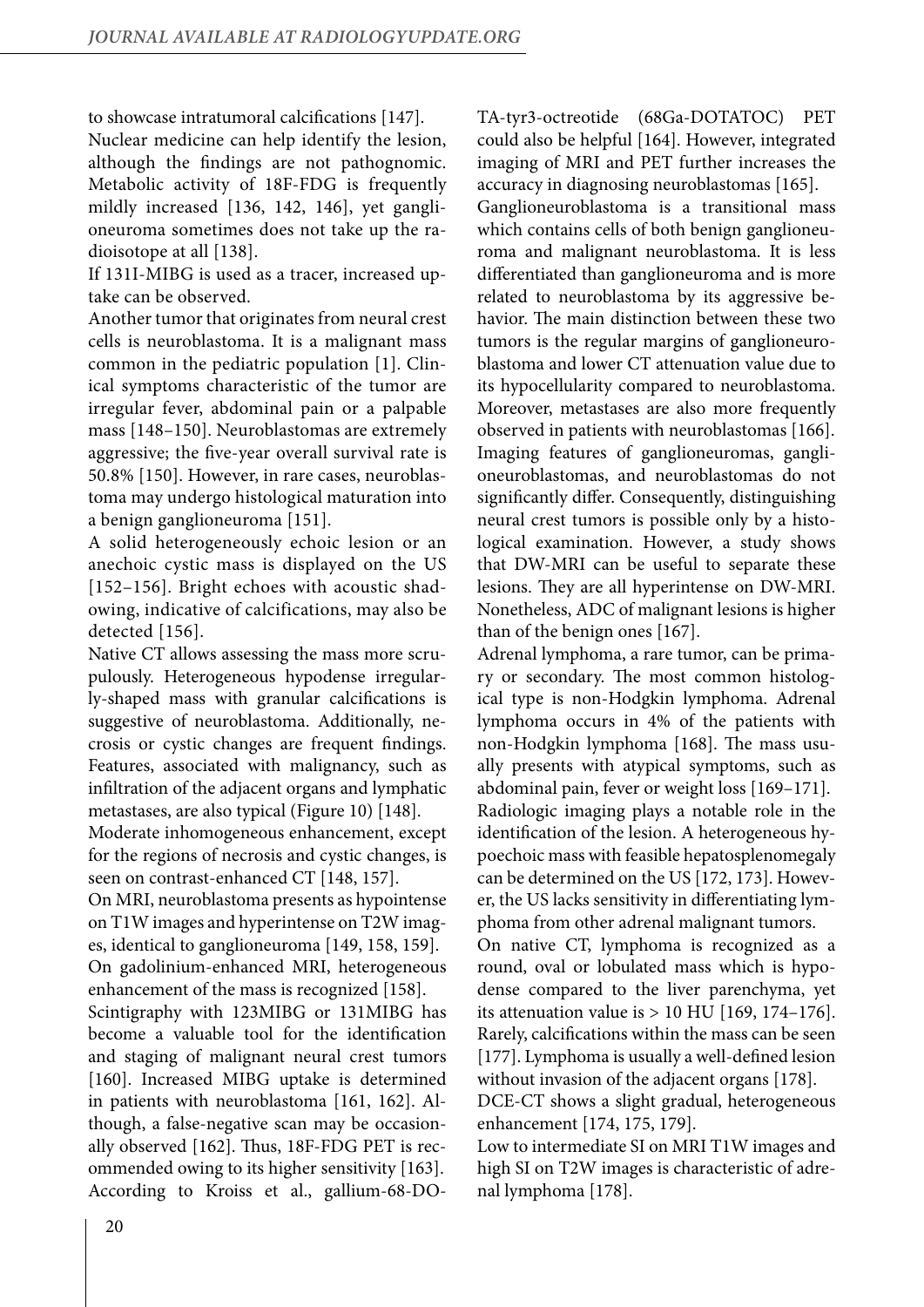Using CS-MRI, a loss of SI is not visualized on opposed-phase images [174].

DW-MRI displays restricted diffusion within the lesion [179, 180].

On gadolinium-enhanced MRI, solid mass with homogeneous or heterogeneous contrast enhancement implies lymphoma [178–180]. In some cases, enlargement of the regional lymph nodes is established [181, 182].

PET/CT has higher accuracy in the differentiation of adrenal lymphoma than DCE-CT [117]. PET/CT images show avid 18F-FDG uptake in patients with lymphoma (Figure 11) [174, 183–185].

Cavernous hemangioma is an uncommon pathology of the adrenal gland; it usually affects skin and liver. Hemangioma is a benign vascular mass that consists of angioblastic cells. Due to their absent clinical manifestation, only enlarged (> 10 cm) hemangiomas are diagnosed clinically. Unfortunately, large hemangiomas may rupture and cause retroperitoneal hemorrhage, leading to hypotension [186].

Radiologic imaging determines the lesion accidentally in most cases. On the US, hemangioma appears as a well-defined hyperechoic inhomogeneous solid lesion in the suprarenal area [187, 188]. However, some patients present with a lesion that consists of diffuse anechoic regions with hyperechoic septa [189]. Intratumoral calcified foci may also be observed [188].

On unenhanced CT, a heterogeneous hypoattenuated lesion with regular margins and peripheral calcifications is characteristic of hemangioma [190–196].

The mass with the hypodense center is displayed on DCE-CT [192, 197]. Early irregular peripheral enhancement with enhancement extending to the center of the lesion during the delayed phase suggests an adrenal hemangioma (Figure 12) [189].

MRI does not show high sensitivity in the diagnosis of the tumor. The findings are non-specific, i.e., hemangioma is hypointense on T1W images and hyperintense on T2W images [187, 188, 198]. Regions of high SI within the mass are indicative of hemorrhage or calcification [190].

On opposed-phase CS-MRI, SI does not change significantly [190].

The enhancement pattern on DCE-MRI is similar to that on DCE-CT; early peripheral rim-like enhancement with slow patchy centripetal enhancement is determined [189, 190].

Lymphangioma is another benign tumor. Histologically, it is composed of multicystic owing to irregular dilated lymphatic vessels [199]. Lymphangiomas are frequently found in the neck, axilla, and mediastinum; adrenal lymphangioma is an extremely rare pathology. Adrenal masses are usually asymptomatic. However, abdominal or back pain can be present [199].

The US, as a primary imaging method, depicts the tumor as a well-defined multilocular anechoic cystic lesion [200–202].

Adrenal lymphangioma should be included in the differential diagnosis if a well-circumscribed hypodense mass with subtle septal structures is observed on native CT scans [203, 204]. Attenuation values are similar to those of lipid-rich adenomas. Nonetheless, only septal enhancement is seen after the administration of the contrast material in patients with lymphangioma [201, 204, 205]. Moreover, peripheral curvilinear or punctate calcifications may be recognized within lymphangiomas, contrary to adenomas [200, 204].

Lymphangioma appears hypointense on MRI TW1 images and hyperintense on T2W images [206–208].

On gadolinium-enhanced MRI, isolated septal enhancement is typical of the tumor, correspondingly to DCE-CT images (Figure 13) [202]. Although radiologic imaging has become highly informative in distinguishing the adrenal tumors, malignant lesions remain in the differential diagnosis, if lymphangioma is present.

Adrenal schwannoma is a slowly growing benign mass. It arises from Schwann cells of myelinated sympathetic nerve fibers that innervate the adrenal medulla. Histologically, these tumors have two principal microscopic patterns of growth. The Antoni A pattern is highly cellular, the Antoni B pattern is composed of myxoid and hyaline degeneration. The tumor is usually asymptomatic [209–211]. When large, schwannomas develop degenerative (hemorrhagic or cystic) changes. These degenerative lesions are known as ancient schwannomas.

Schwannoma is frequently found incidental-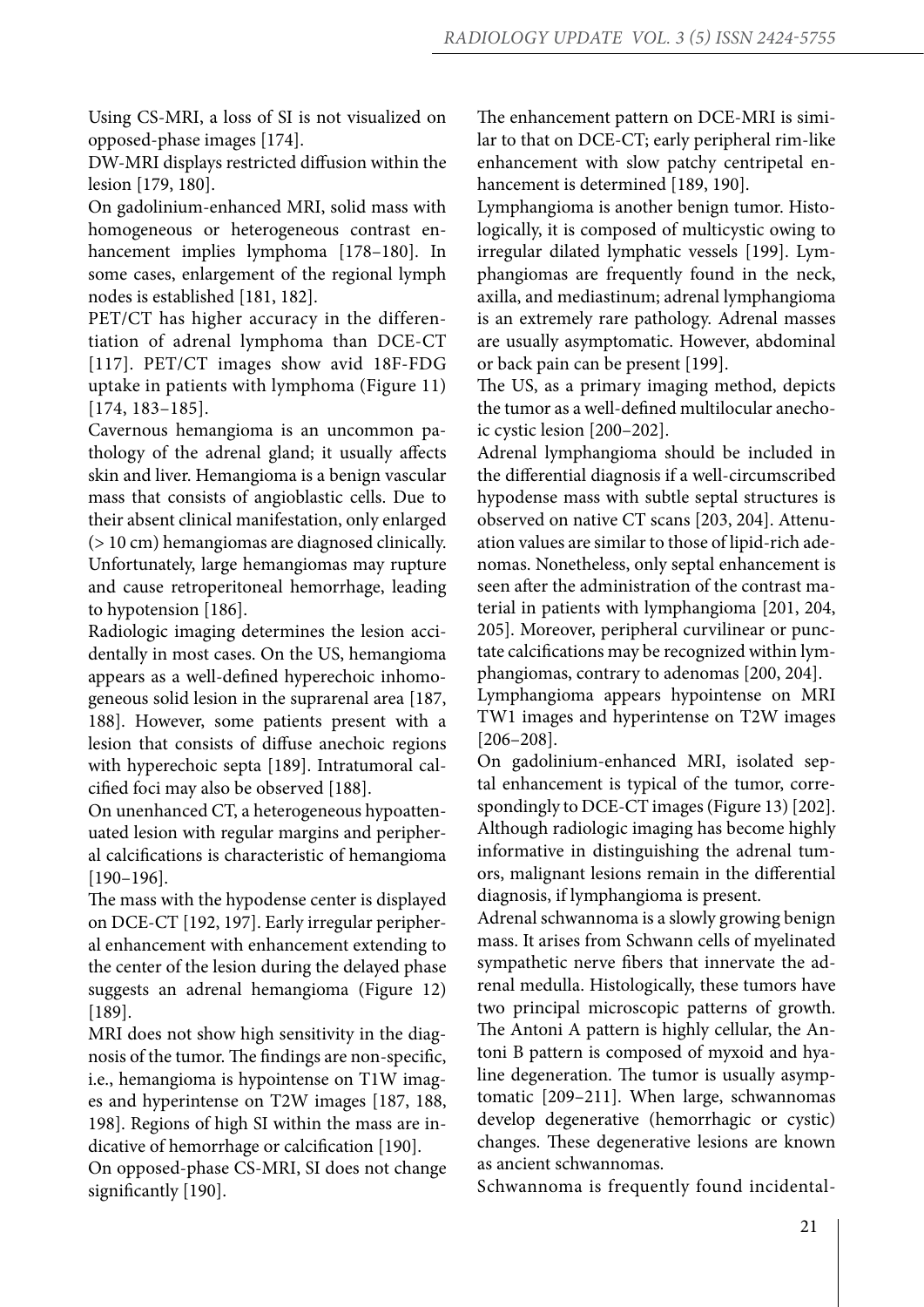ly during the US examination. It is displayed as a hypoechoic mass with definite margins [212, 213].

On native CT, non-specific findings are observed in patients with adrenal schwannoma. The lesion is well-circumscribed heterogeneous and low-attenuated [214, 215]. Septa, cystic changes and calcification related to the tumor wall may be identified [214, 216, 217]. In such cases, schwannoma mimics a malignant tumor.

On DCE-CT, mild heterogeneous contrast enhancement during the hepatic arterial phase with progressive enhancement during the portal vein phase implies the presence of schwannoma (Figure 14) [212, 214, 215, 218].

Schwannoma is hypointense to isointense on MRI T1W images. On T2W images, it is inhomogeneous and hyperintense [211, 215, 218, 219]. T2W images are more informative; higher SI is characteristic of predominant Antoni B tissue rather than of Antoni A tissue [220].

The chemical shift sequence does not show a signal drop on opposed-phase images [215].

On DCE-MRI, schwannoma is identified by early enhancement without significant washout [221].

PET/CT demonstrates increased homogeneous or heterogeneous 18F-FDG uptake [222].

In conclusion, non-invasive radiologic imaging allows identifying typically asymptomatic tumors of the adrenal gland. Adrenal CT protocol is the most reliable technique in the differentiation of these diverse neoplasms. On the other hand, CS-MRI is indispensable for verifying intratumoral lipomatous components and, consequently, selecting the most appropriate approach to manage the mass. Furthermore, PET/CT permits characterizing indeterminate tumors and their potential metastatic spread. Nonetheless, some neoplasms do not display specific features and cannot be distinguished only based on radiologic imaging. Hence, clinical symptoms, laboratory test, and biopsy are essential for making a correct diagnosis.

## **REFERENCES**

1. Lin X, Wu D, Chen C, Zheng N. Clinical characteristics of adrenal tumors in children: a retrospective review of a 15-year single-center experience. Int Urol Nephrol 2017; 49: 381–385.

2. Ahn SH, Kim JH, Baek SH, Kim H, Cho YY, Suh S, Kim BJ, H S, Koh JMK, Lee SH et al. Characteristics of adrenal incidentalomas in a large, prospective computed tomography-based multicenter study: the COAR study in Korea. Yonsei Med J 2018; 59(4): 501–510.

3. Bovio S, Cataldi A, Reimondo G, Sperone P, Novello S, Berruti A, Borasio P, Fava C, Dogliotti L, Scagliotti GV et al. Prevalence of adrenal incidentaloma in a contemporary computerized tomography series. J Endocrinol Invest 2006; 29: 298-302.

4. Paulsen SD, Nghiem HV, Korobkin M, Caoili EM, Higgins EJ. Changing role of imaging-guided percutaneous biopsy of adrenal masses: evaluation of 50 adrenal biopsies. AJR 2004; 182: 1033–1037.

5. Azoury SC, Nagarajan N, Young A, Mathur A, Prescott JD, FIshman EK, Zeiger MA. Computed tomography in the management of adrenal tumors: does size still matter? J Comput Assist Tomogr 2017; 41: 628–632.

6. Foo E, Turner R, Wang KC, Aniss A, Gill AJ, Sidhu S, Clifton-Bright R, Sywak M. Predicting malignancy in adrenal incidentaloma and evaluation of a novel risk stratification algorithm. ANZ J Surg 2018; 88: E173–177.

7. Iniguez-Ariza NM, Kohlenberg JD, Delivanis DA, Hartman RP, Dean DS, Thomas MA, Shah MZ, Herndon J, McKenzie TJ, Arlt W et al. Clinical, biochemical, and radiological characteristics of a single-center retrospective cohort of 705 large adrenal tumors. Mayo Clin Proc Inn Qual Out 2018; 2(1): 30–39.

8. Delivanis DA, Bancos I, Atwell TD, Schmit GD, Eiken PW, Natt N, Erickson D, Maraka S, Young Jr WF, Nathan MA. Diagnostic performance of unenhanced computed tomography and 18F-fluorodeoxyglucose positron emission tomography in indeterminate adrenal tumours. Clin Endocrinol (Oxf) 2018; 88: 30–36.

9. Mohamed RE, Sherif MF, Amin A. Differentiation of adrenal incidentalomas by qualitative and quantitative analytical data obtained by 18F-FDG positron emission tomography/ computed tomography in cancer patients. Egypt J Radiol Nucl Med 2018; 49: 764–775.

10. Dinnes J, Bancos I, Di Ruffano LF, Chortis V, Davenport C, Bayliss S, Sahdev A, Guest P, Fassnacht M, Deeks JJ et al. Imaging for the diagnosis of malignancy in incidentally discovered adrenal masses: a systematic review and meta-analysis. Eur J Endocrinol 2016; 175: R51-R64.

11. Mayo-Smith WW, Song JH, Boland GL, Francis IR, Israel GM, Mazzaglia PJ, Berland LL, Pandharipande PV. Management of incidental adrenal masses: a white paper of the ACR incidental findings committee. J Am Coll Radiol 2017; 14: 1038–1044.

12. Wang X, Li K, Sun H, Zhao J, Zheng L, Zhang Z, Bai R, Zhang G. Differentiation between adrenal adenomas and nonadenomas using dynamic contrast-enhanced computed tomography. Onco Targets Ther 2016; 9: 6809–6817.

13. Korobkin M, Brodeur FJ, Francis IR, Quint LE, Dunnick NR, Londy F. CT time-attenuation washout curves of adrenal adenomas and nonadenomas. AJR 1998; 170: 747–752.

14. Song J, Zhang C, Liu Q, Yu T, Jiang X, Xia Q, Zhang Y, Sequeiros RB. Utility of chemical shift and diffusion-weighted imaging in characterization of hyperattenuating adrenal lesions at 3.0T. Eur J Radiol 2012; 81: 2137–2143.

15. Leroy-Willig A, Bittoun A, Luton JP, Louvel A, Lefevre JE,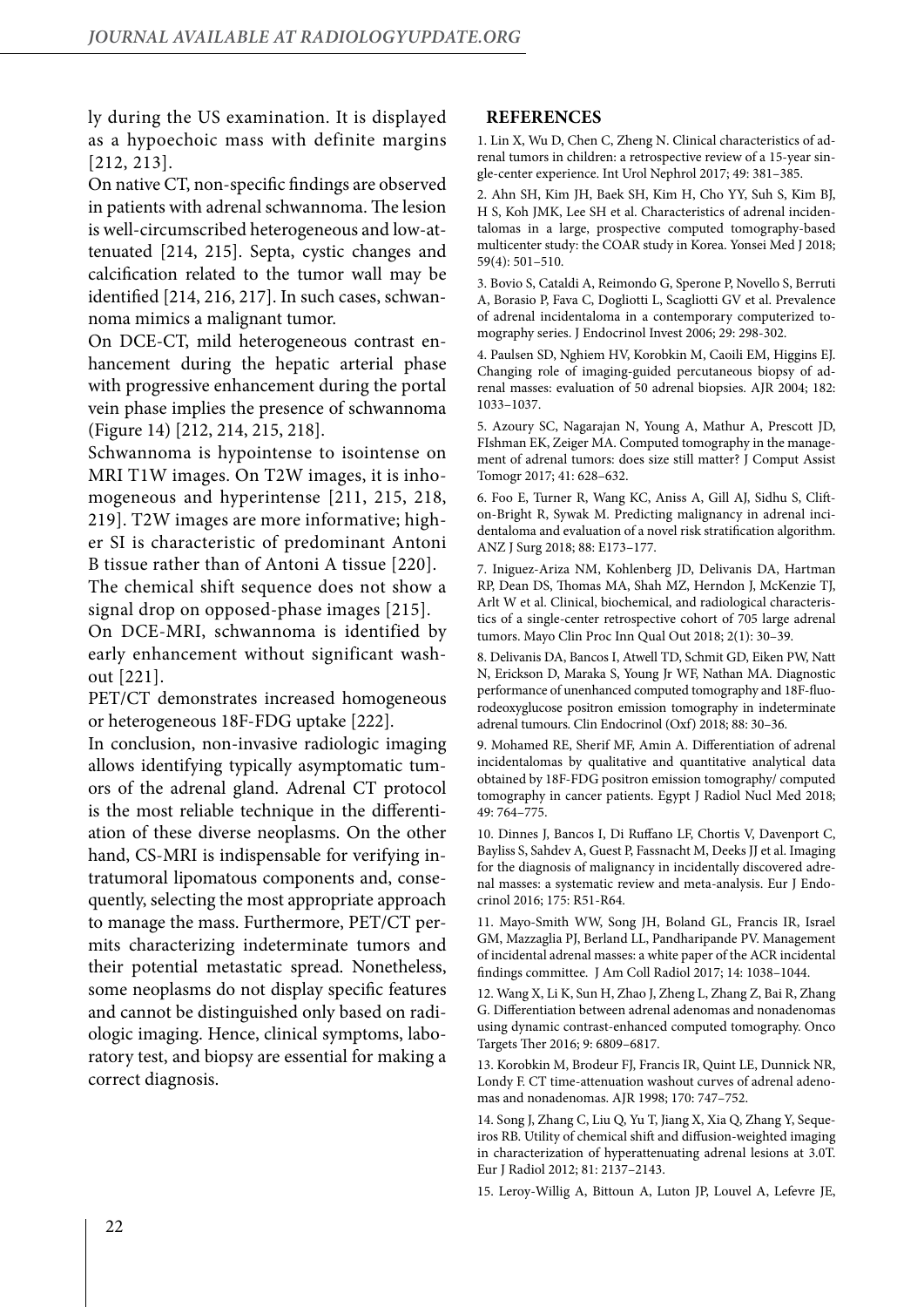Bonnin A, Roucayrol JC. In vivo MR spectroscopic imaging of the adrenal glands: distinction between adenomas and carcinomas larger than 15 mm based on lipid content. AJR 1989; 153: 771–773.

16. Wu YW, Tan CH. Determination of a cutoff attenuation value on single-phase contrast-enhanced CT for characterizing adrenal nodules via chemical shift MRI. Abdom Radiol 2016; 41: 1170–1177.

17. Koo HJ, Choi HJ, Kim HJ, Kim SO, Cho KS. The value of 15-minute delayed contrast-enhanced CT to differentiate hyperattenuating adrenal masses compared with chemical shift MR imaging. Eur Radiol 2014; 24: 1410–1420.

18. El-Kalioubie M, Emad-Eldin S, Abdelaziz O. Diffusion-weighted MRI in adrenal lesions: a warranted adjunct? Egypt J Radiol Nucl Med 2016; 47: 599–606.

19. Guerin C, Pattou F, Brunaud, Lifante JC, Mirallie E, Haissaguerre M, Huglo D, Olivier P, Houzard C, Ansquer C et al. Performance of 18F-FDG PET/CT in the characterization of adrenal masses in noncancer patients: a prospective study. J Clin Endocrinol Metab 2017; 102(7): 2465–2472.

20. Han SJ, Kim TS, Jeon SW, Jeong SJ, Yun M, Rhee Y, Kang ES, Cha BS, Lee EJ, Lee HC et al. Analysis of adrenal masses by 18F-F-FDG positron emission tomography scanning. Int J Clin Pract 2007; 61(5): 802–809.

21. Erasmus JJ, Patz Jr EF, McAdams HP, Murray JG, Herndon J, Coleman RE, Goodman PC. Evaluation of adrenal masses in patients with bronchogenic carcinoma using 18F-fluorodeoxyglucose positron emission tomography. AJR 1997; 168: 1357–1360.

22. Maurea S, Mainolfi C, Bazzicalupo L, Panico MR, Imparato C, Alfano B, Ziviello M, Salvatore M. Imaging of adrenal tumors using FDG PET: comparison of benign and malignant lesions. AJR 1999; 173: 25–29.

23. Park BK, Kim CK, Kim B, Choi JY. Comparison of delayed enhanced CT and 18F-FDG PET/CT in the evaluation of adrenal masses in oncology patients. J Comput Assist Tomogr 2007; 31(4): 550–556.

24. Song JH, Chaudhry FS, Mayo-Smith WW. The incidental adrenal mass on CT: prevalence of adrenal disease in 1,049 consecutive adrenal masses in patients with no known malignancy. AJR 2008; 190: 1163–1168.

25. Caoili EM, Korobkin M, Francis IR, Cohan RH, Dunnick NR. Delayed enhanced CT of lipid-poor adrenal adenomas. AJR 2000; 175: 1411–1415.

26. Humbert AL, Lecoanet G, Moog S, Bouderraoui F, Bresler L, Vignaud JM, Chevalier E, Brunaud L, Klein M, Cuny T. The computed tomography adrenal wash-out analysis properly classifies cortisol secreting adrenocortical adenomas. Endocrine 2018; 59: 529–537.

27. S. Goyal, Essentials of abdomino-pelvic sonography: a handbook for practitioners. 1st ed. Boca Raton, FL: CRC Press/Taylor & Francis Group, 2018.

28. Thomas AJ, Habra MA, Bhosale PR, Qayyum AA, Ahmed K, Vicens R, Elsayes KM. Interobserver agreement in distinguishing large adrenal adenomas and adrenocortical carcinomas on computed tomography. Abdom Radiol 2018; 43: 3101–3108.

29. Korobkin M, Brodeur FJ, Yutzy GG, Francis IR, Quint LE, Dunnick NR, Kazerooni EA. Differentiation of adrenal adenomas from nonadenomas using CT attenuation values. AJR 1996; 166: 531-536.

30. Ho LM, Paulson EK, Brady MJ, Wong TZ, Schindera ST. Lipid-poor adenomas on unenehanced CT: does histogram analysis increase sensitivity compared with a mean attenuation threshold? AJR 2008; 191: 234–238.

31. Jhaveri KS, Wong F, Ghai S, Haider MA. Comparison of CT histogram analysis and chemical shift MRI in the characterization of indeterminate adrenal nodules. AJR 2006; 187: 1303–1308.

32. Mosconi C, Vicennati V, Papadopoulos D, Di Dalmazi G, Morselli-Labate AM, Golfieri R, Pasquali R. Can imaging predict subclinical cortisol secretion in patients with adrenal adenomas? A CT predictive score. AJR 209; 122–129.

33. Sangwaiya MJ, Boland GWL, Cronin CG, Blake MA, Halpern EF, Hahn PF. Incidental adrenal lesions: accuracy of characterization with contrast-enhanced washout multidetector CT – 10-minute delayed imaging protocol revisited in a large patient cohort. Radiology 2010; 256(2): 504–510.

34. Northcutt BG, Trakhtenbroit MA, Gomez EN, Fishman EK, Johnson PT. Adrenal adenoma and pheochromocytoma: comparison of multidetector CT venous enhancement levels and washout characteristics. J Comput ASsist Tomogr 2016; 40: 194–200.

35. Mohamed RE, Abodewan KA, Amin MA. Diagnostic value of delayed washout rate of contrast-enhanced multi-detector computed tomography in adrenal incidentalomas. Alexandria J Med 2014; 50: 345–358.

36. Qin H, Sun H, Li Y, Shen B. Application of CT perfusion imaging to the histological differentiation of adrenal gland tumors. Eur J Radiol 2012; 81: 502–507.

37. Mohammed AR, Ahmed AT, Khalil TH, Refaie HF. Dynamic perfusion CT parameters and delayed contrast washout CT in characterization of adrenal tumors: a comparative study. Egypt J Radiol Nucl Med 2017; 48: 707–716.

38. Platzek I, Sieron D, Plodeck V, Borkowetz A, Laniado M, Hoffmann RT. Chemical shift imaging for evaluation of adrenal masses: a systematic review and meta-analysis. Eur Radiol 2019; 29(2): 806-817.

39. Hanna S, El-Kalioubie M, Badawy H, Halim M. Optimal diagnosis of adrenal masses. Egypt J Radiol Nucl Med 2015; 46: 511–520.

40. Bilbey JH, McLoughlin RF, Kurkjian PS, Wilkins GEL, Chan NHL, Schmidt N, Singer J. MR imaging of adrenal masses: value of chemical-shift imaging for distinguishing adenomas from other tumors. AJR 1995; 164: 637-642.

41. Chung JJ, Semelka RC, Martin DR. Adrenal adenomas: characteristic postgadolinium capillary blush on dynamic MR imaging. J Magn Reson Imaging 2001; 13: 242–248.

42. Miller FH, Wang Y, McCarthy RJ, Yaghmai V, Merrick L, Larson, Berggruen S, Casalino DD, Nikolaidis P. Utility of diffusion-weighted MRI in characterization of adrenal lesions. AJR 2010; 194: W179–W185.

43. Rodacki K, Ramalho M, Dale BM, Battisti S, de Campos ROP, Giardino A, Semelka RC. Combined chemical shift imaging with early dynamic serial gadolinium-enhanced MRI in the characterization of adrenal lesions. AJR 2014; 203: 99–106.

44. Slapa RZ, Jakubowski W, Januszewicz A, Kasperlik-Zaluska AA, Dabrowska E, Fijuth J, Feltynowski T, Tarnawski R, Krolicki L. Discriminatory power of MRI for differentiation of adrenal non-adenomas vs adenomas evaluated by means of ROC analysis: can biopsy be obviated? Eur Radiol 2000; 10: 95–104.

45. Afifi AH, Shafy HLA, Ramadan AA, Ataa MA, Assad SN. Role of quantitative chemical shift magnetic resonance imaging and chemical shift subtraction technique in discriminating adenomatous from non adenomatous adrenal solid lesions. Egypt J Radiol Nucl Med 2017; 48: 271–284.

46. Israel GM, Korobkin M, Wang C, Hecht EN, Krinsky GA.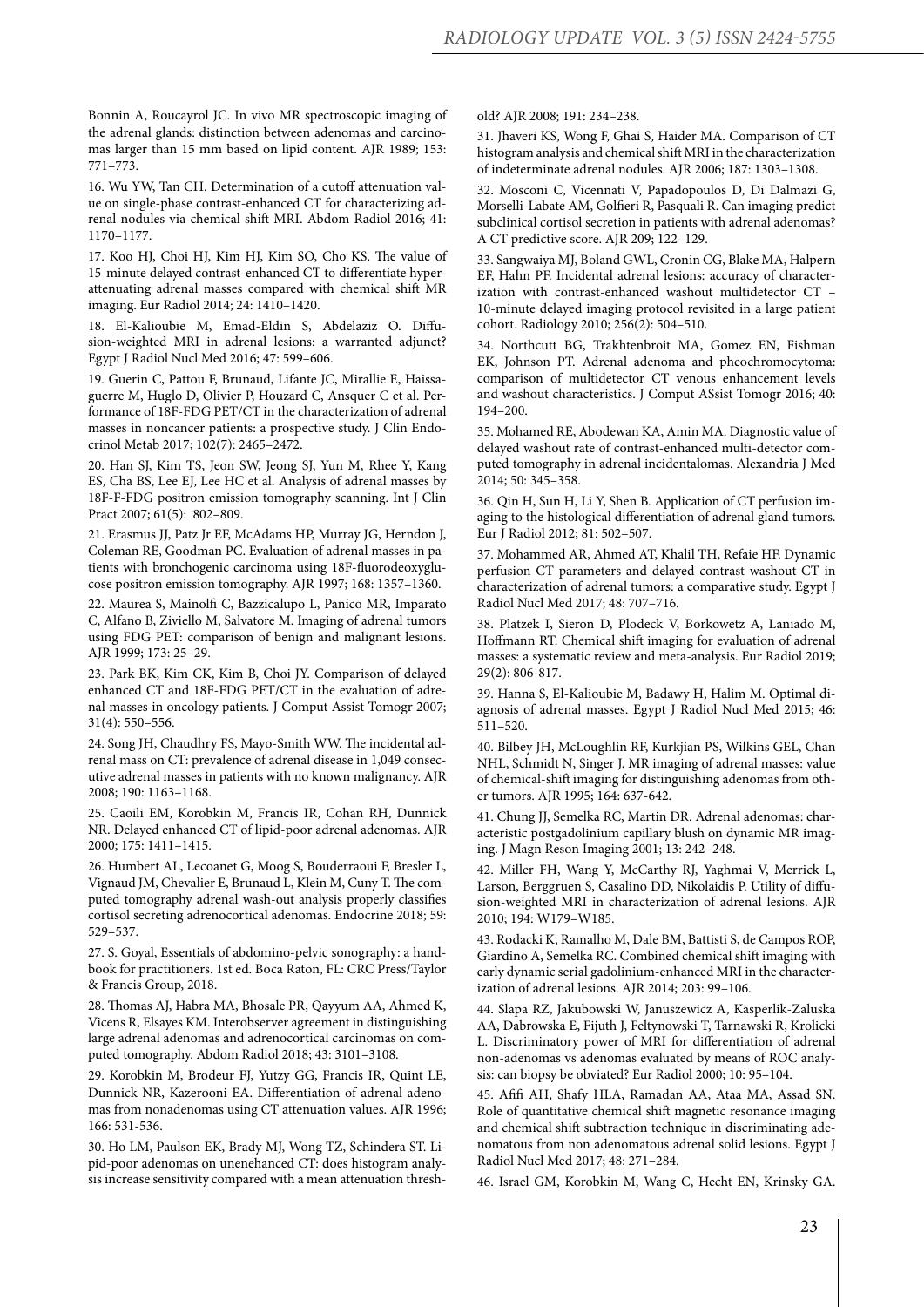Comparison of unenhanced CT and chemical shift MRI in evaluating lipid-rich adrenal adenomas. AJR 2004; 183: 215–219.

47. Fujiyoshi F, Nakajo M, Fukukura Y, Tsuchimochi S. Characterization of adrenal tumors by chemical shift fast low-angle shot MR imaging: comparison of four methods of quantitative evaluation. AJR 2003; 180: 1649–1657.

48. Warda MHA, Shehata SM, Zaiton F. Chemical-shift MRI versus washout CT for characterizing adrenal incidentalomas. J Clin Imaging 2016; 40: 780–787.

49. Seo JM, Park BK, Park SY, Kim CK. Characterization of lipid-poor adrenal adenoma: chemical-shift MRI and washout CT. AJR 2014; 202: 1043–1050.

50. Cicekci M, Onur MR, Aydin AM, Gul Y, Ozkan Y, Akpolat N, Kocakoc E. The role of apparent diffusion coefficient values in differentiation between adrenal masses. J Clin Imaging 2014; 38: 148–153.

51. Becker-Weidman D, Kalb B, Mittal PK, Harri PA, Arif-Tiwari H, Farris AB, Chen Z, Sungjin K, Mrtin DR. Differentiation of lipid-poor adrenal adenomas from non-adenomas with magnetic resonance imaging: utility of dynamic, contrast enhancement and single-shot T2-weighted sequences. Eur J Radiol 2015; 84: 2045–2051.

52. Schieda N, Blaichman JI, Costa AF, Glikstein R, Hurrell C, James M, Maralani PJ, Shabana W, Tang A, Tsampalieros A et al. Gadolinium-based contrast agents in kidney disease: a comprehensive review and clinical practice guideline issued by the Canadian association of radiologists. Can J of Kidney Health Dis 2018; 5: 1-17.

53. Boland GWL, Blake MA, Holalkere NS, Hahn PF. PET/CT for the characterization of adrenal masses in patients with cancer: qualitative versus quantitative accuracy in 150 consecutive patients. AJR 2009; 192: 956–962.

54. Papadakis GZ, Millo C, Stratakis CA. Benign hormone-secreting adenoma within a larger adrenocortical mass showing intensely increased activity on 18F-FDG PET/CT. Endocrine 2016; 54(1): 269–270.

55. Matsumoto S, Hosoya Y, Lefor AK, Haruta H, Ui T, Kurashina K, Saito S, Ashizawa K, Sasaki T, Kitayama et al. A black adrenal adenoma with high FDG uptake on PET/CT scan in a patient with esophageal carcinoma: a case report. Int J Surg Case Rep 2018; 44: 118–121.

56. Sagan D, Zdunek M, Korobowicz E. Primary myelolipoma of the chest wall. Ann Thorac Surg 2009; 88: e39–e41.

57. Karam AR, Nugent W, Falardeau J, Desai D, Khan A, Shankar S. Multifocal extra-adrenal myelolipoma arising in the greater omentum. Radiology Case 2009; 3(11): 20–23.

58. Omdal DG, Baird DE, Burton BS, Goodhue Jr WW, Giddens EM. Myelolipoma of the thoracic spine. AJNR 1997; 18: 977–979.

59. Kumar M, Duerinckx AJ. Bilateral extraadrenal perirenal myelolipomas: an imaging challenge. AJR 2004; 183: 833–836.

60. Ketelsen D, von Weyhern CH, Horger M. Diagnosis of bilateral giant adrenal myelolipoma. J Clin Oncol 2010; 28(33): e678-e679.

61. Chung HM, Luo FJ, Wu TM, Tsai YC. Adrenal myelolipoma with spontaneous hemorrhage. Urol Sci 2010; 21(3): 152–154.

62. Behan M, Martin EC, Muecke EC, Kazam E. Myelolipoma of the adrenal: two cases with ultrasound and CT findings. AJR 1977; 129: 993–996.

63. Lam KY, Lo CY. Adrenal lipomatous tumours: a 30 year clinico-pathological experience at a single institution. J Clin Pathol 2001; 54: 707–712.

64. Campbell MJ, Obasi M, Wu B, Corwin MT, Fananapazir G. The radiographically diagnosed adrenal myelolipoma: what do we really know? Endocrine 2017; 58: 289–294.

65. Amano T, Takemae K, Niikura S, Kouno M, Amano M. Retroperitoneal hemorrhage due to spontaneous rupture of adrenal myelolipoma. Int J Urol 1999; 6: 585–588.

66. Lesbats-Jacquot V, Cucchi JM, Amoretti N, Novellas S, Chevallier P, Bruneton JN. Lipomatous tumors of the adrenals — a report on 18 cases and review of the literature. Clin Imaging 2007; 31: 335–339.

67. Yildiz L, Akpolat I, Erzurumlu K, Aydin O, Kandemir B. Giant adrenal myelolipoma: case report and review of the literature. Pathol Int 2000; 50: 502–504.

68. Musante F, Derchi LE, Zappasodi F, Bazzocchi M, Riviezzo GC, Banderali A, Cicio GR. Myelolipoma of the adrenal gland: sonographic and CT features. AJR 1988; 151: 961-964.

69. Sandoval MAS, Anel-Quimpo J. A giant myelolipoma discovered as an adrenal incidentaloma: radiological, endocrine and pathological evaluation. BMJ Case Rep 2010; doi:10.1136/ bcr.05.2010.3005.

70. Slapa RZ, Kasperlik-Zaluska AA, Migda B, Otto M, Jakubowski WS. Application of parametric ultrasound contrast agent perfusion studies for differentiation of hyperplastic adrenal nodules from adenomas — initial study. Eur J Radiol 2015; 84: 1432–1435.

71. Hsu S, Shu K, Lee WC, Cheng YT, Chiang PH. Adrenal myelolipoma: a 10-year single-center experience and literature review. Kaohsiung J Med Sci 2012; 28: 377–382.

72. Littrell LA, Carter JM, Broski SM, Wenger DE. Extra-adrenal myelolipoma and extramedullary hematopoiesis: imaging features of two similar benign fat-containing presacral masses that may mimick liposarcoma. Eur J Radiol 2017; 93: 185–194.

73. Anis-ul-islam M, Qureshi AH, Zaidi SZ. Adrenal myelolipoma in a young male — a rare case scenerio. J Pak Med Assoc 2016; 66(3): 342–344.

74. Hakim A, Rozeik C. Adrenal and extra-adrenal myelolipomas - a comparative case report. Radiology Case 2014; 8(1): 1–12.

75. Rowe SP, Javadi MS, Solnes LB, Fishman EK. Appearance of adrenal myelolipomas on 2-deoxy-2-(18F)fluoro-D-glucose positron emission tomography-computed tomography. World J Nucl Med 2017; 16(4): 271-274.

76. Gemmel F, Bruinsma H, Oomen P, Collins J. PET/CT incidental detection of bilateral adrenal myelolipomas in a patient with a huge maxillary sinus carcinoma. Clin Nucl Med 2010; 35: 132–133.

77. Babic B, Patel D, Aufforth R, Assadipour Y, Sadowski SM< Quezado M, Nilubol N, Prodanov T, Pacak K, Kebebew E. Pediatric patients with pheochromocytoma and paraganglioma should have routine preoperative genetic testing for common susceptibility genes and imaging to detect extra-adrenal and metastatic tumors. Surgery 2017; 161(1): 220–227.

78. Vanderveen KA, THompson SM, Callstrom MR, Young Jr WF, Grant CS, Farley DR, Richards ML, Thompson GB. Biopsy of pheochromocytomas and paragangliomas: potential for disaster. Surgery 2009; 146(6): 1158-1166.

79. Casola G, Nicolet V, van Sonnenberg E, Withers C, Bretagnolle M, Saba RM, Bret PM. Unsuspected pheochromocytoma: risk of blood-presure alterations during percutaneous adrenal biopsy. Radiology 1986; 159(3): 733-735.

80. Blake MA, Kalra MK, Maher MM, Sahani DV, Sweeney AT, Mueller PER, Hahn PF, Boland GW. Pheochromocytoma: an imaging chameleon. RadioGraphics 2004; 24:S87–S99.

81. Park BK, Kim CK, Kwon GY, Kim JH. Re-evaluation of phe-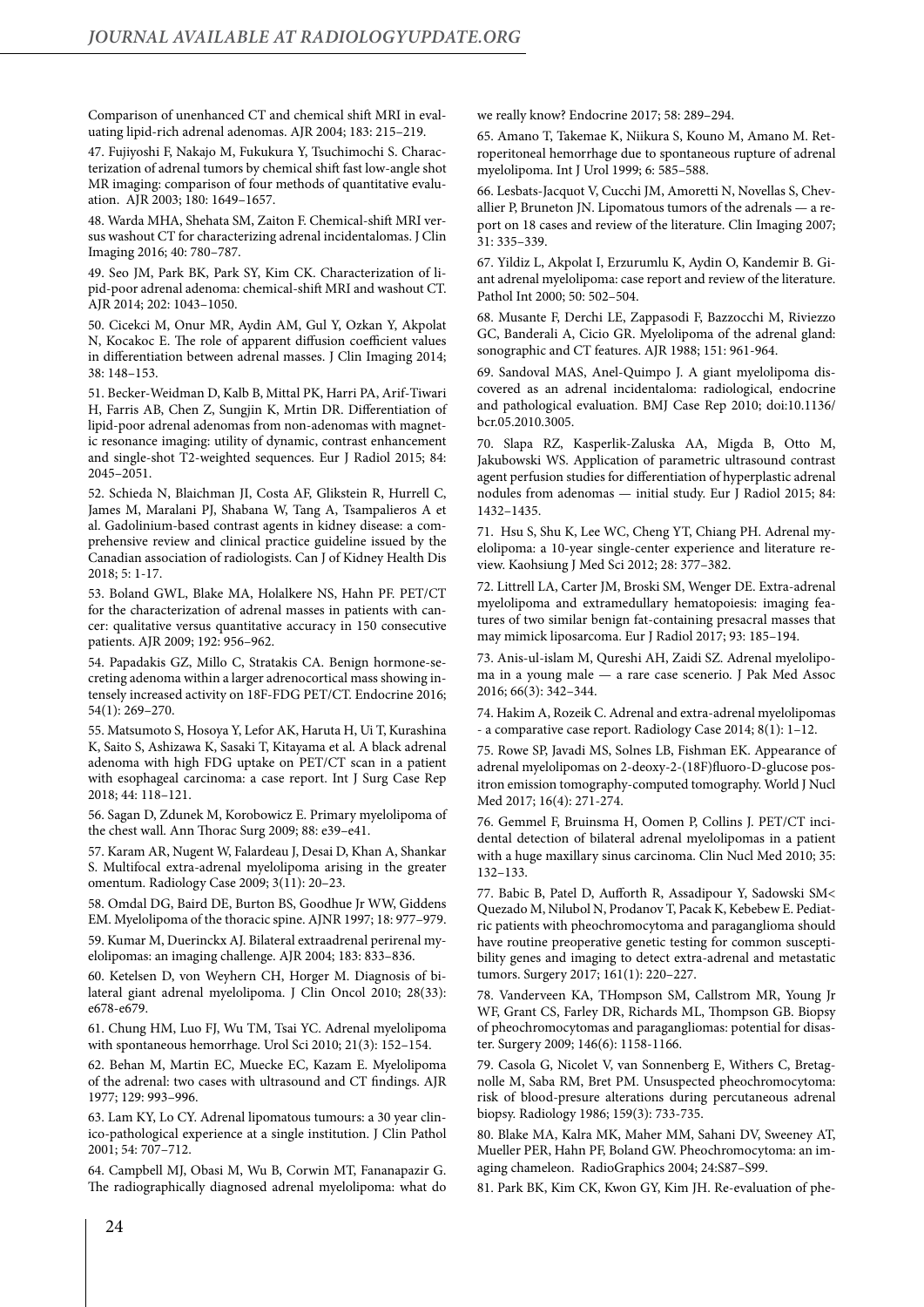ochromocytomas on delayed contrast-enhanced CT: washout enhancement and other imaging features. Eur Radiol 2007; 17: 2804–2809.

82. Blake MA, Krishnamoorthy SK, Boland GW, Sweeney AT, Pitman MB, Harisinghani M, Mueller PR, Hahn PF. Low-density pheochromocytoma on CT: a mimicker of adrenal adenoma. AJR 2003; 181: 1663–1668.

83. Patel J, Davenport MS, Cohan RH, Caoili EM. Can established CT attenuation and washout criteria for adrenal adenoma accurately exclude pheochromocytoma? AJR 2013; 201: 122–127.

84. Kim DW, Yoon SK, Kim SH, Kang EJ, Kwon HJ. Assessment of clinical and radiologic differences between small and large adrenal pheochromocytomas. Clin Imag 2017; 43: 153–157.

85. Zhang GMY, Shi B, Sun H, Jin ZY, Xue HD. Differentiating pheochromocytoma from lipid- poor adrenocortical adenoma by CT texture analysis: feasibility study. Abdom Radiol 2017; 42: 2305–2313.

86. Schieda N, Alrashed A, Flood TA, Samji K, Shabana W, McInnes MDF. Comparison of quantitative MRI and CT washout analysis for differentiation of adrenal pheochromocytoma from adrenal adenoma. AJR 2016; 206: 1141–1148.

87. Huang KH, Chung SD, Chen SC, Chueh SC, Pu YS, Lai MK, Lin WC. Clinical and pathological data of 10 malignant pheochromocytomas: long-term follow up in a single institute. Int J Urol 2007; 14: 181–185.

88. Lenders JWM, Duh QY, Eisenhofer G, Gimenez-Roqueplo AP, Grebe SKG, Murad MH, Naruse M, Pacak K, Young Jr WF. Pheochromocytoma and paraganglioma: an endocrine society clinical practice guideline. J Clin Endocrinol Metab 2014; 99(6): 1915–1942.

89. Northcutt BG, Raman SP, Long C, Oshmyansky AR, Siegelman SS, FIshman EK, Johnson PT. MDCT of adrenal masses: can dual-phase enhancement patterns be used to differentiate adenoma and pheochromocytoma? AJR 2013; 201: 834–839.

90. Woo S, Suh CH, Kim SY, Cho JY, Kim SH. Pheochromocytoma as a frequent false-positive in adrenal washout CT: a systematic review and meta-analysis. Eur Radiol 2018; 28: 1027–1036.

91. Timmers HJLM, Chen CC, Carrasquillo JA, Whatley M, Ling A, Eisenhofer G, King KS,Rao JU, Wesley RA, Adams KT et al. Staging and functional characterization of pheochromocytoma and paraganglioma by 18F-fluorodeoxygucose (18F-FDG) positron emission tomography. J Natl Cancer Inst 2012; 104: 700-708.

92. Nakajo M, Nakajo M, Fukurura Y, Jinguji M, Shindo T, Nakabeppu Y, Kamimura K, Yoneyama T, Takumi K, Yoshiura T. Diagnostic performances of FDG-PET/CT and diffusion-weighted imaging indices for differentiating benign pheochromocytoma from other benign adrenal tumors. Abdom Imaging 2015; 40: 1655–1665.

93. Hida T, Nishie A, Asayama Y, Ishigami K, Ushijima Y, Takayama Y, Fujita N, Shimamoto D, Yokomizo A, Tatsugami K et al. Apparent diffusion coefficient characteristics of various adrenal tumors. Magn Reson Med Sci 2014; 13(3): 183–189.

94. Umanodan T, Fukukura Y, Kamagae Y, Shindo T, Nakajo M, Takumi K, Nakajo M, Hakamada H, Umanodan A, Yoshiura T. ADC histogram analysis for adrenal tumor histogram analysis of apparent diffusion coefficient in differentiating adrenal adenoma from pheochromocytoma. J Magn Reson Imaging 2017; 45: 1195–1203.

95. Chang CA, Pattison DA, Tothil RW, Kong G, Akhurst TJ, Hicks RJ, Hofman MS. 68Ga-DOTATATE and 18F-FDG PET/ CT in paraganglioma and pheochromocytoma: utility, patterns and heterogeneity. Cancer Imaging 2016; 16(1): 22. doi 10.1186/ s40644-016-0084-2.

96. Timmers HJLM, Chen CC, Carrasquillo, Whatley M, Ling A, Havekes B, Eisenhofer G, Martiniova L, Adams KT, Pacak K. Comparison of 18F-fluoro-L-DOPA, 18F-fluoro-deoxyglucose, and 18F-fluorodopamine PET and 123I-MIBG scintigraphy in the localization of pheochromocytoma and paraganglioma. J Clin Endocrinol Metab 2009; 94(12): 4757-4767.

97. Tiwari A, Shah N, Sarathi V, Malhotra G, Bakshi G, Prakash G, Khadilkar K, Pandit R, Lila A, Bandgar T. Genetic status determines 18F-FDG uptake in pheochromocytoma/paraganglioma. J Med Imaging Radiat Oncol 2017; 61: 745–752.

98. Timmers HJLM, Chen CC, Carrasquillo JA, Whatley M, Ling A, Eisenhofer G, King KS, Rao JU, Wesley RA, Adams KT et al. Staging and functional characterization of pheochromocytoma and paraganglioma by 18F-fluorodeoxyglucose (18F-FDG) positron emission tomography. J Natl Cancer Inst 2012; 104: 700-708.

99. Fiebrich HB, Brouwers AH, Kerstens MN, Pijl MEJ, Kema IP, de Jong JR, Jager PL, Elsinga PH, Dierckx RA, van der Wal JE et al. 16-F-18.fluoro-L-dihydroxyphenylalanine positron emission tomography is superior to conventional imaging with 123I-metaiodobenzylguanidine scintigraphy, computer tomography, and magnetic resonance imaging in localizing tumors causing catecholamine excess. J Clin Endocrinol Metab 2009; 94: 3922–3930.

100. Taieb D, Jha A, Guerin C, Pang Y, Adams KT, Chen CC, Romanet P, Roche P, Essamet W, Ling A et al. 18F-FDOPA PET/CT imaging of MAX-related pheochromocytoma. J Clin Endocrinol Metab 2018; 103(4): 1574–1582.

101. Feral CC, Tissot FS, Tosello L, Fakhry N, Sebag F, Pacak K, Taieb D. 18F-fluorodihydroxyphenylalanine PET/CT in pheochromocytoma and paraganglioma: relation to genotype and amino acid transport system L. Eur J Nucl Med Mol Imaging 2017; 44: 812–821.

102. Amodru V, Guerin C, Delcourt S, ROmanet P, Loundou A, Viana B, Bru T, Castinetti F, Sebag F, Pacak K, Taieb et al D. Quantitative 18 F-DOPA PET/CT in pheochromocytoma: the relationship between tumor secretion and its biochemical phenotype. Eur J Nucl Med Mol Imaging 2018; 45: 278–282.

103. Wieneke JA, Thomspon LDR, Heffess CS. Adrenal cortical neoplasms in the pediatric population. Am J Surg Pathol 2003; 27(7): 867–881.

104. Michalkiewicz E, Santrini R, Figueiredo B, Miranda ECM, Caran E, Oliveria-Filho AG, Marques R, Pianovski MAD, Lacerda L, Cristofani LM et al. Clinical and outcome characteristics of children with adrenocortical tumors: a report from the international pediatric adrenocortical tumor registry. J Clin Oncol 2004; 22: 838-845.

105. Gupta N, Rivera M, Novotny P, Rodriguez V, Bancos I, Lteif A. Adrenocortical carcinoma in children: a clinicopathological analysis of 41 patients at the Mayo clinic from 1950 to 2017. Horm Res Paediatr 2018; 90: 8–18.

106. Yadav P, Arora S, Srivastava D, Lal H. Adrenocortical carcinoma with inferior vena cava tumour thrombus: multidetector CT (MDCT) evaluation and management. BMJ Case Rep 2015; doi:10.1136/bcr-2015- 213073.

107. Jiang M, Ding H, Li C, Xiang K, Tang J, Guo Y, Zhang S. Surgical resection of adrenocortical carcinoma with invasion into the inferior vena cava: a case report and literature review. Clinical Case Reports 2017; 5(12): 1934–1937.

108. Hussain S, Belldegrun A, Seltzer SE , Richie JP, Gittes RF, Abrams HL. Differentiation of malignant from benign adrenal Masses: predictive indices on computed tomography. AJR 1985; 144: 61-65.

109. Petersenn S, Richter PA, Broemel T, Ritter CO, Deutschbein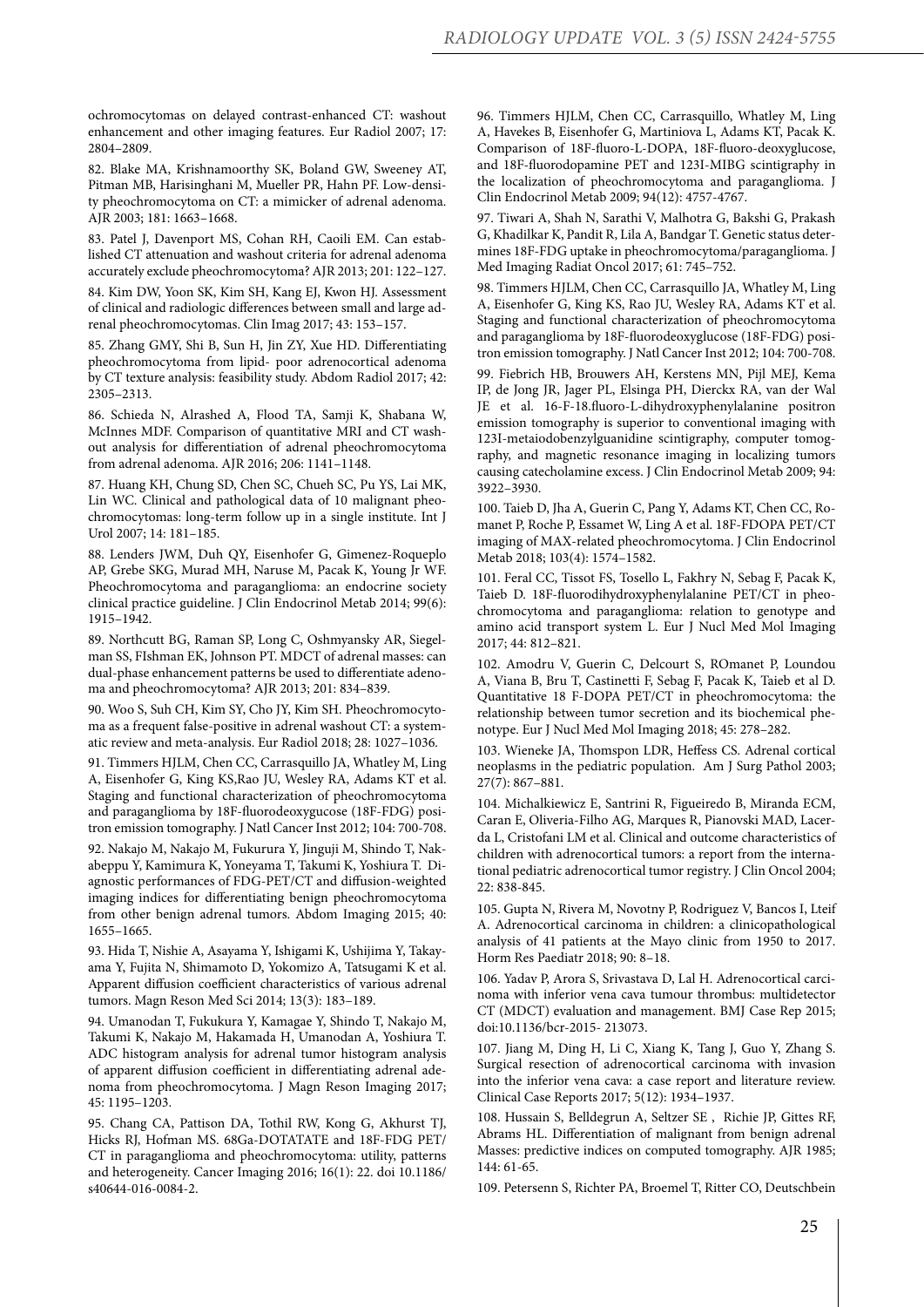T, Bell FU, Allolio B, Fassnacht M. Computed tomography criteria for discrimination of adrenal adenomas and adrenocortical carcinomas: analysis of the German ACC registry. Eur J Endocrinol 2015; 172(4): 415-422.

110. Fishman EK, Deutch BM, Hartman DS, Goldman SM, Zerhouni EA, Siegelman SS. Primary adrenocortical carcinoma: CT evaluation with clinical correlation. AJR 1987; 148: 531-535.

111. Zhang HM, Perrier ND, Grubbs EG, Sircar K, Ye ZX, Lee JE, Ng CS. CT features and quantification of the characteristics of adrenocortical carcinomas on unenhanced and contrast-enhanced studies. Clin Radiol 2012; 67(1): 38–46.

112. Slattery JMA, Blake MA, Kalra MK, Misdraji J, Sweeney AT, Copeland PM, Mueller PER, Boland GW. Adrenocortical carcinoma: contrast washout characteristics on CT. AJR 2006; 187: W21-W24.

113. Chen L, Zeng X, Li S, Gong C, Peng E, Wu B, Zhang W, Zhang Y. Evaluation of a large adrenal carcinoma with 3D reconstruction of computed tomography images: a case report and literature review. J X-Ray Sci Technol 2016; 24: 665–671.

114. Mitterberger MM, Pinggera GM, Peschel R, Bartsch G, Pallwein L, Frauscher F. The use of three-dimensional computed tomography for assessing patients before laparoscopic adrenal-sparing surgery. BJU Int 2006; 98: 1068-1073.

115. Belmihoub I, Silvera S, Sibony M, Dousset B, Legmann P, Bertagna X, Bertherat J, Assie G. From benign adrenal incidentaloma to adrenocortical carcinoma: an exceptional random event. Eur J Endocrinol 2017; 176: K15-K19.

116. Nogueira TM, Lirov R, Caoili EM, Lerario AM, Miller BS, Fragoso MCBV, DUnnick NR, Hammer GD, Else T. Radiographic characteristics of adrenal masses preceding the diagnosis of adrenocortical cancer. Horm Canc 2015; 6: 176–181.

117. Cistaro A, Asabella AN, Coppolino P, Quartuccio N, Altini C, Cucinotta M, Alongi P, Balma M, Sanfilippo S, Buschiazzo et al. Diagnostic and prognostic value of 18F-FDG PET/CT in comparison with morphological imaging in primary adrenal gland malignancies – a multicenter experience. Hell J Nucl Med 2015; 18(2): 97–102.

118. Hennings J, Lindhe O, Bergstrom M, Langstrom B, Sundin A, Hellman P. 11C.Metomidate positron emission tomography of adrenocortical tumors in correlation with histopathological findings. J Clin Endocrinol Metab 2006; 91: 1410-1414.

119. Minn H, Salonen A, Friberg J, Roivainen A, Viljanen T, Langsjo J, Salmi J, Valimaki M, Nagren K, Nuutila P. Imaging of adrenal incid;entalomas with PET using 11C-metomidate and 18F-FDG. J Nucl Med 2004; 45(6): 972–980.

120. Khan TS, Sundin A, Juhlin C, Langstrom B, Bergstrom M, Eriksson B. 11C-metomidate PET imaging of adrenocortical cancer. Eur J Nucl Med 2003; 30: 403-410.

121. Ardito A, Massaglia C, Pelosi E, Zagiia B, Basile V, Brambilia R, Vigna-Taglianti F, Duregon E, Arena V, Perotti P, Penna D, Terzolo M. 18F-FDG PET/CT in thepost-operative monitoring of patients with adrenocortical carcinoma. Eur J Endocrinol 2015; 173(6): 749-756.

122. Takeuchi S, Balachandran A, Habra MA, Phan AT, Bassett Jr RL, Macapinlac HA, Chuang HH. Impact of 18F-FDG PET/CT on the management of adrenocortical carcinoma: analysis of 106 patients. Eur J Nucl Med Mol Imaging 2014; 41: 2066–2073.

123. Park SY, Park BK, Kim CK. The value of adding 18F-FDG PET/ CT to adrenal protocol CT for characterizing adrenal metastasis (≥ 10 mm) in oncologic patients. AJR 2014; 202: W153–W160.

124. Yoo JY, McCoy KL, Carty SE, STang MT, Armstrong MJ, Howell GM, Bartlett DL, Tublin ME, Yip L. Adrenal imaging features predict malignancy better than tumor size. Ann Surg Oncol 2015; 22: S721-S727.

125. Lang BHH, Cowling BJ, Li JYY, Wong KP, Wan KY. High false positivity in positron emission tomography is a potential diagnostic pitfall in patients with suspected adrenal metastasis. World J Surg 2015; 39: 1902–1908.

126. Kim JY, Kim SH, Lee HJ, Kim MJ, Kim YH, Cho SH, Won KS. Utilisation of combined 18F-FDG PET/CT scan for differential diagnosis between benign and malignant adrenal enlargement. Br J Radiol 2013; 86: 20130190.

127. Yasaka K, Gonoi W, Akai H, Kasura M, Akahane M, Kiryu S, Ohtomo K. Differentiation of adrenal tumors in patients with hepatocellular carcinoma: adrenal adenoma versus metastasis. Eur J Radiol 2013; 82: 1213–1218.

128. Hijioka S, Sawaki A, Mizuno N, Hara K, Mekky MA, El-Amin H, Sayed ZEA, Tajika M, Niwa Y, Tamao K. Contrast-enhanced endoscopic ultrasonography (CE-EUS) findings in adrenal metastasis from renal cell carcinoma. J Med Ultrasonics 2011; 38: 89–92.

129. Sasaguri K, Takahashi N, Takeuchi M, Carter RE, Leibovich BC, Kawashima A. Differentiation of benign from metastatic adrenal masses in patients with renl cell carcinoma on contrast-enhanced CT. AJR 2016; 207: 1031–1038.

130. Mouka V, Tsili AC, Messinis T, Papoudou-Bai A, Kamina S, Argyropoulou MI. Solitary adrenal metastasis from early-stage dedifferentiated endometrial carcinoma: CT findings and review of the literature. Journal of Obstetrics and Gynaecology 2016; 36(7); 881-882.

131. Yun M, Kim W, Alnafisi N, Lacorte L, Jang S, Alavi A. 18F-FDG PET in characterizing adrenal lesions detected on CT or MRI. J Nucl Med 2001; 42: 1795–1800.

132. Refaat R, Elghazaly H. Employing 18F-FDG PET/CT for distinguishing benign from metastatic adrenal masses. Egypt J Radiol Nucl Med 2017; 48: 1065–1071.

133. Zhao H, Lin C, Jiao B, Sa R, Hou S, Xu S. Case report of 18F– fluorodeoxyglucose positron emission tomography-computed tomography imaging of a patient with multiple endocrine gland metastases from small cell lung cancer. Thorac Cancer 2018; 9: 167–170.

134. Cho AR, Lim I, Na II, Choe DH, Park JY, Kim BI, Cheon GJ, Choi CW, Lim SM. Evaluation of adrenal masses in lung cancer patients ssing F-18 FDG PET/CT. Nucl Med Mol Imaging 2011; 45: 52–58.

135. Kumar R, Xiu Y, Yu JQ, Takalkar A, El-Haddad G, Potenta S, Kung J, Zhuang H, Alavi A. 18F-FDG PET in evaluation of adrenal lesions in patients with lung cancer. J Nucl Med 2004; 45: 2058–2062.

136. Xie J, Dai J, Zhou WL, Sun FK. Adrenal ganglioneuroma: features and outcomes of 42 cases in a Chinese population. World J Surg 2018; 42: 2469–2475.

137. Lee JH, Chai YJ, Kim TH, Choi JY, Lee KE, Kim HY, Yoon YS, Kim HH. Clinicopathological features of ganglioneuroma originating from the adrenal glands. World J Surg 2016; 40: 2970–2975.

138. Iacobone M, Torresan F, Citton M, Schiavone D, Viel G, Favia G. Adrenal ganglioneuroma: the Padua endocrine surgery unit experience. Int J Surg 2017; 41: S103–S108.

139. Qing Y, Bin X, Jian W, Li G, Linhui W, Bing L, Huiqing W, Yinghao S. Adrenal ganglioneuromas: a 10-year experience in a Chinese population. Surgery 2010; 147: 854–860.

140. Johnson GL, Hruban RH, Marshall FF, Fishman EK. Primary adrenal ganglioneuroma: CT findings in four patients. AJR 1997; 169: 169–171.

141. Otal P, Mezghani S, Hassissene S, Maleux G, Colombier D, Rousseau H, Joffre F. Imaging of retroperitoneal ganglioneuroma. Eur Radiol 2001; 11: 940–945.

142. Shawa H, Elsayes KM, Morani A, Williams MD, Lee JE,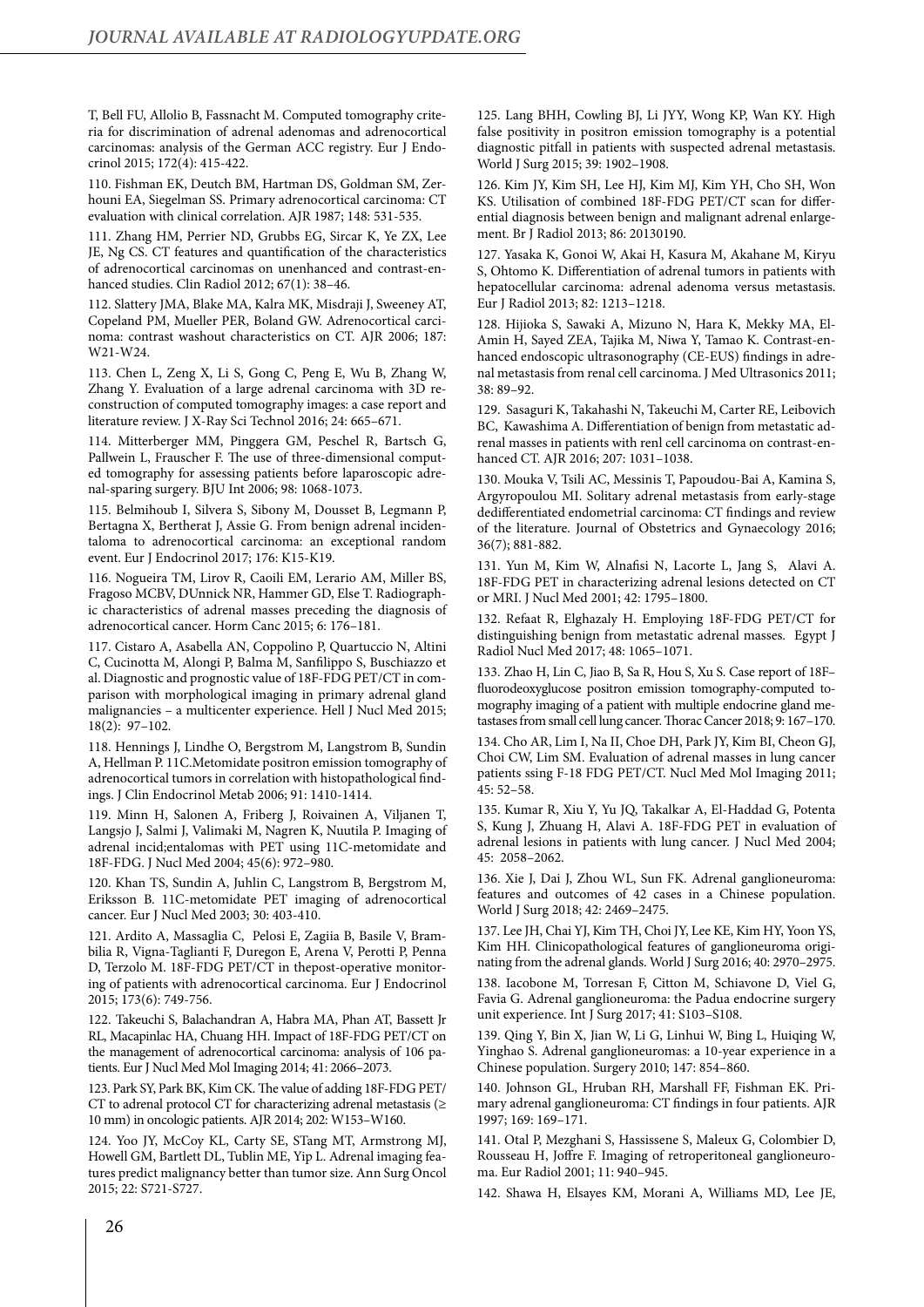Waguespack SG, Busaidy NL, Vassilopoulou-Sellin R, Jimenez C et al. Adrenal ganglioneuroma: features and outcomes of 27 cases at a referral cancer centre. Clin Endocrinol 2014; 80: 342–347.

143. Sasaki S, Yasuda T, Kaneto H, Otsuki M, Tabuchi Y, Fujita Y, Kubo F, Tsuji M, Fujisawa K, Kasami R et al. Large adrenal ganglioneuroma. Intern Med 2012; 51: 2365–2370.

144. Kamoun M, Mnif MF, Rekik N, Belguith N, Charfi N, Mnif L, Mouna Elleuch, Minf F Kamoun T, Mnif Z et al. Ganglioneuroma of adrenal gland in a patient with Turner syndrome. Ann Diagn Pathol 2010; 14: 133–136.

145. Majbar AM, Elmouhadi S, Elaloui M, Raiss M, Sabbah F, Hrora A, Ahallat M. Imaging features of adrenal ganglioneuroma: a case report. BMC Res Notes 2014; 7: 791.

146. Adas M, Koc B, Adas G, Ozulker F, Aydin T. Ganglioneuroma presenting as an adrenal incidentaloma: a case report. J Med Case Rep 2014; 8: 131.

147. Scherer A, Niehues T, Engelbrecht V, Modder U. Imaging diagnosis of retroperitoneal ganglioneuroma in childhood. Pediatr Radiol 2001; 31: 106–110.

148. Zhang X, Li C, Xu C, Hao X, Yu X, Li Q. Correlation of CT signs with lymphatic metastasis and pathology of neuroblastoma in children. Oncol Lett 2018; 16: 2439–2443.

149. Decarolis B, Simon T, Krug B, Leuschner I, Vokuhl C, Kaatsch P, con Schweinitz D, Klingebiel T, Mueller I, Schweigerer L et al. Treatment and outcome of ganglioneuroma and ganglioneuroblastoma intermixed. BMC Cancer 2016; 16: 542.

150. He WG, Yan Y, Tang W, Cai R, Ren G. Clinical and biological features of neuroblastic tumors: a comparison of neuroblastoma and ganglioneuroblastoma. Oncotarget 2017; 8(23): 37730–37739.

151. Patterson AR, Barker CS, Loukota RA, Spencer J. Ganglioneuroma of the mandible resulting from metastasis of neuroblastoma. Int J Oral Maxillofac Surg 2009; 38: 196–198.

152. Aslan M, Alis D, Kalyoncu AU, Habibi HA, Ozdemir GN, Koc B, Adaletli I. Bilateral cystic adrenal neuroblastoma with cystic liver metastasis. APSP J Case Rep 2017; 8: 1.

153. Mehta SV, Lim-Dunham JE. Ultrasonographic appearance of pediatric abdominal neuroblastoma with inferior vena cava extension. J Ultrasound Med 2003; 22: 1091-1095.

154. Cassady C, Winters WD. Bilateral cystic neuroblastoma: imaging features and differential diagnoses. Pediatr Radiol 1997; 27: 758–759.

155. Chen CP, Chen SH, Chuang CY, Lee HC, Hwu YM, Chang PY, Chen ML, Chen BF. Clinical and perinatal sonogrpahic features of congenital adrenal cystic neuroblastoma: a case report with review of the literature. Ultrasound Obstet Gynecol 1997; 10: 68-73.

156. White SJ, Stuck KJ, Blane CE, Silver TM. Sonography of neuroblastoma. AJR 1963; 141: 465-468.

157. Boyd DT, Hayeri MR, Kadom N. Parotid metastasis from adrenal neuroblastoma. Pediatr Radiol 2010; 40: S113–S115.

158. Werner H, Daltro P, Davaus T, Junior EA. Fetal neuroblastoma: ultrasonography and magnetic resonance imaging findings in the prenatal and postnatal IV-S stage. Obstet Gynecol Sci 2016; 59(5): 407–410.

159. Cohen MD, Weetman R, Provisor A, McGuire W, McKenna S, Smith JA, Carr B, Siddiqui A, Mirkin D, Seo I et al. Magnetic resonance imaging of neuroblastoma with a 0.15-T magnet. AJR 1984; 143: 1241-1248.

160. Leung A, Shapiro B, Hattner R, Kim E, de Kraker J, Ghazzar N, Hartmann O, Hoefnagel CA, Jamadar DA, Kloos R. Specificity of radioiodinated MIBG for neural crest tumors in childhood. J Nucl Med 1997; 38: 1352-1357.

161. Gelfand MJ, Elgazzar AH, Kriss VM, Masters PR, Golsch GJ. Iodine-123-MIBG SPECT versus planar imaging in children with neural crest tumors. J Nucl Med 1994; 35: 1753–1758.

162. Biasotti S, Garaventa A, Villavecchia GP, Cabria M, Nantron M, De Bernardi B. False-negative metaiodobenzylguanidine scintigraphy at diagnosis of neuroblastoma. Med Pediatr Oncol 2000; 35: 153–155.

163. Melzer HI, Coppenrath E, Schmid I, Albert MH, von Schweinitz D, Tudball C, Bartenstein P, Pfluger T. 123I-MIBG scintigraphy/SPECT versus in paediatric neuroblastoma. Eur J Nucl Med Mol Imaging 2011; 38: 1648–1658.

164. Kroiss AS, Uprimny C, Shulkin BL, Gruber L, Frech A, Jazbec T, Girod PP, Url C, Thome C, Riechelmann H et al. 68Ga-DOTATOC PET/CT in the localization of metastatic extra-adrenal paraganglioma and pheochromocytoma compared with 18F-DOPA PET/CT. Rev Esp Med Nucl Imagen Mol 2019; doi: 10.1016/j.remn.2018.09.004.

165. Pfluger T, Schmied C, Porn U, Leinsinger G, Vollmar C, Dresel S, Schmid I, Hahn K. Integrated imaging using MRI and 123I metaiodobenzylguanidine scintigraphy to improve sensitivity and specificity in the diagnosis of pediatric neuroblastoma. AJR 2003; 181: 1115–1124.

166. Zhuang B, Lv DK, Gao SJ, Meng JJ. Differential diagnosis of CT images in children with neuroblastomas and ganglioneuroblastomas. Asian Pac J Cancer Prev 2014; 15(23): 10509–10512.

167. Gahr N, Darge K, Hahn G, Kreher BW, Von Buiren M, Uhl M. Diffusion-weighted MRI for differentiation of neuroblastoma and ganglioneuroblastoma/ganglioneuroma. Eur J Radiol 2011; 79: 443–446.

168. Paling MR, Williamson BRJ. Adrenal involvement in non-Hodgkin lymphoma. AJR 1983; 141: 303–305.

169. Tanpitukpongse TP, Kamalian S, Punsoni M, Gupta M, Katz DS. Radiology–pathology conference: primary adrenal lymphoma. J Clin Imaging 2012; 35: 156–159.

170. Ezer A, Parlakgumus A, Kocer NE, Colakoglu T, Nursal GN, Yildirim S. Primary adrenal non-Hodgkin's lymphoma. Turk J Gastroenterol 2011; 22(6): 643–647.

171. Singh D, Kumar L, Sharma A, Vijayaraghavan M, Thulkar S, Tandon N. Adrenal involvement in non-Hodgkin's lymphoma: four cases and review of literature. Leukemia & Lymphoma 2009; 45(4): 789-794.

172. Pagliuca A, Gillett DS, Salisbury JR, Basu RN, Mufti GJ. Bilateral adrenal lymphoma presenting as Addison's disease. Postgrad Med J 1989; 65: 684–686.

173. Cunningham JJ. Ultrasonic findings in " primary" lymphoma of the adrenal area. J Ultrasound Med 1983; 2: 467-469.

174. Li Y, Sun H, Gao S, Bai R. Primary bilateral adrenal lymphoma: 2 case reports. J Comput Assist Tomogr 2006; 30: 791–793.

175. Joseph FG, Cook S, Gowda D. Primary adrenal lymphoma with initial presentation concerning for bilateral adrenal pheochromocytomas. BMJ Case Rep 2017; doi:10.1136/bcr-2017- 220549.

176. Aravamudan VM, Fong PK, Sam YS, Singh P, Ng SB, Kumar GSP. A rare case of primary bilateral adrenal lymphoma. Case Rep Med 2017; 2017: 1251950.

177. Apter S, Avigdor A, Gayer G, Portnoy O, Zissin R, Hertz M. Calcification in lymphoma occurring before therapy: CT features and clinical correlation. AJR 2002; 178: 935–938.

178. Zhou L, Peng W, Wang C, Liu X, Shen Y, Zhou K. Primary adrenal lymphoma: radiological; pathological, clinical correlation. Eur J Radiol 2012; 81: 401–405.

179. Ekhzaimy A, Mujamammi A. Bilateral primary adrenal lymphoma with adrenal insufficiency. BMJ Case Rep 2016. doi:10.1136/bcr-2016- 217417.